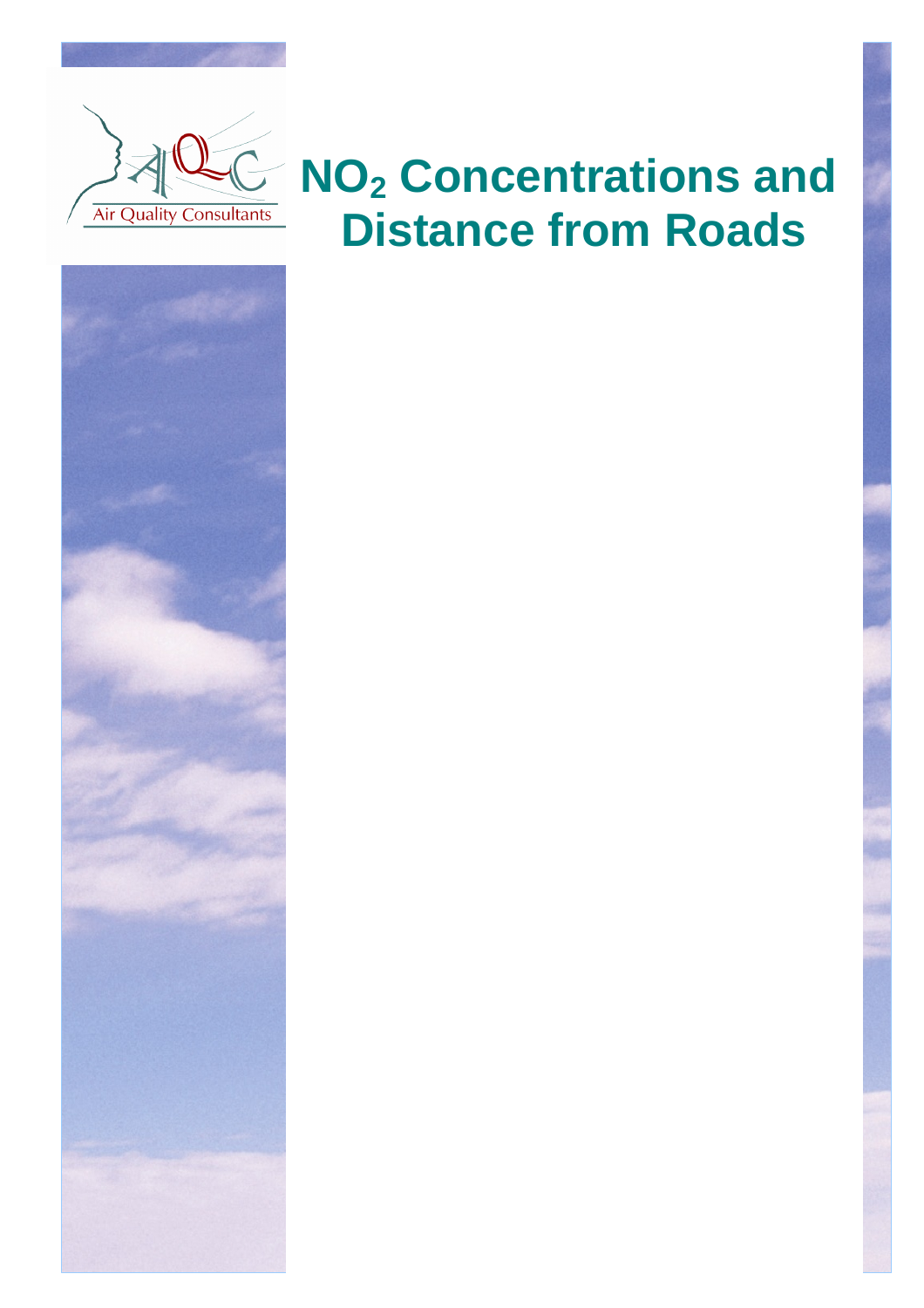

## **Document Control**

| <b>Client</b> | Defra | <b>Principal Contact</b>   Janet Dixon |  |
|---------------|-------|----------------------------------------|--|
|               |       |                                        |  |

**Job Number** | J504

#### Document Status and Review Schedule

| <b>Issue</b><br>No. | <b>Report</b><br>No. | <b>Date</b>                | <b>Status</b>             | <b>Reviewed by</b> |
|---------------------|----------------------|----------------------------|---------------------------|--------------------|
|                     |                      | 12 <sup>th</sup> June 2007 | Draft Report              | Stephen Moorcroft  |
| $\mathbf{2}$        | 504/1/D1             | $7th$ March 2008           | <b>Final Draft Report</b> | Stephen Moorcroft  |
| 3                   | 504/1/F1             | 18 <sup>th</sup> July 2008 | <b>Final Report</b>       | Prof Duncan Laxen  |

This report has been prepared by Air Quality Consultants Ltd on behalf of the Client, taking into account the agreed scope of works. Unless otherwise agreed, this document and all other Intellectual Property Rights remain the property of Air Quality Consultants Ltd.

In preparing this report, Air Quality Consultants Ltd has exercised all reasonable skill and care, taking into account the objectives and the agreed scope of works. Air Quality Consultants Ltd does not accept any liability in negligence for any matters arising outside of the agreed scope of works.

When issued in electronic format, Air Quality Consultants Ltd does not accept any responsibility for any unauthorised changes made by others.

When printed by Air Quality Consultants Ltd, this report will be on Evolve Office, 100% Recycled paper.

**Air Quality Consultants Ltd 23 Coldharbour Road, Bristol BS6 7JT Tel: 0117 974 1086 12 Airedale Road, London SW12 8SF Tel: 0208 673 4313 [aqc@aqconsultants.co.uk](mailto:aqc@aqconsultants.co.uk)** 

Registered Office: 12 St Oswalds Road, Bristol, BS6 7HT Companies House Registration No: 2814570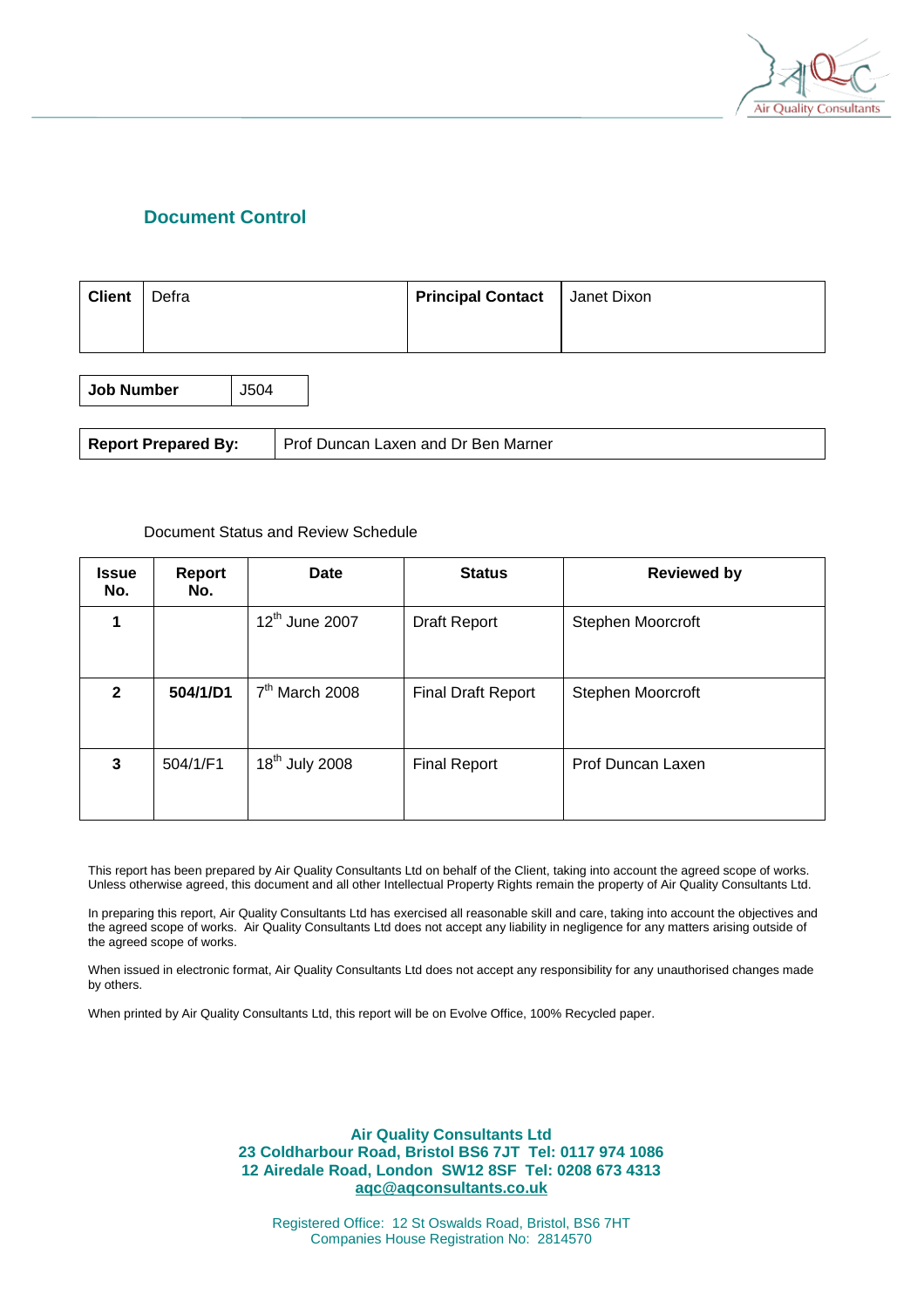

## **Contents**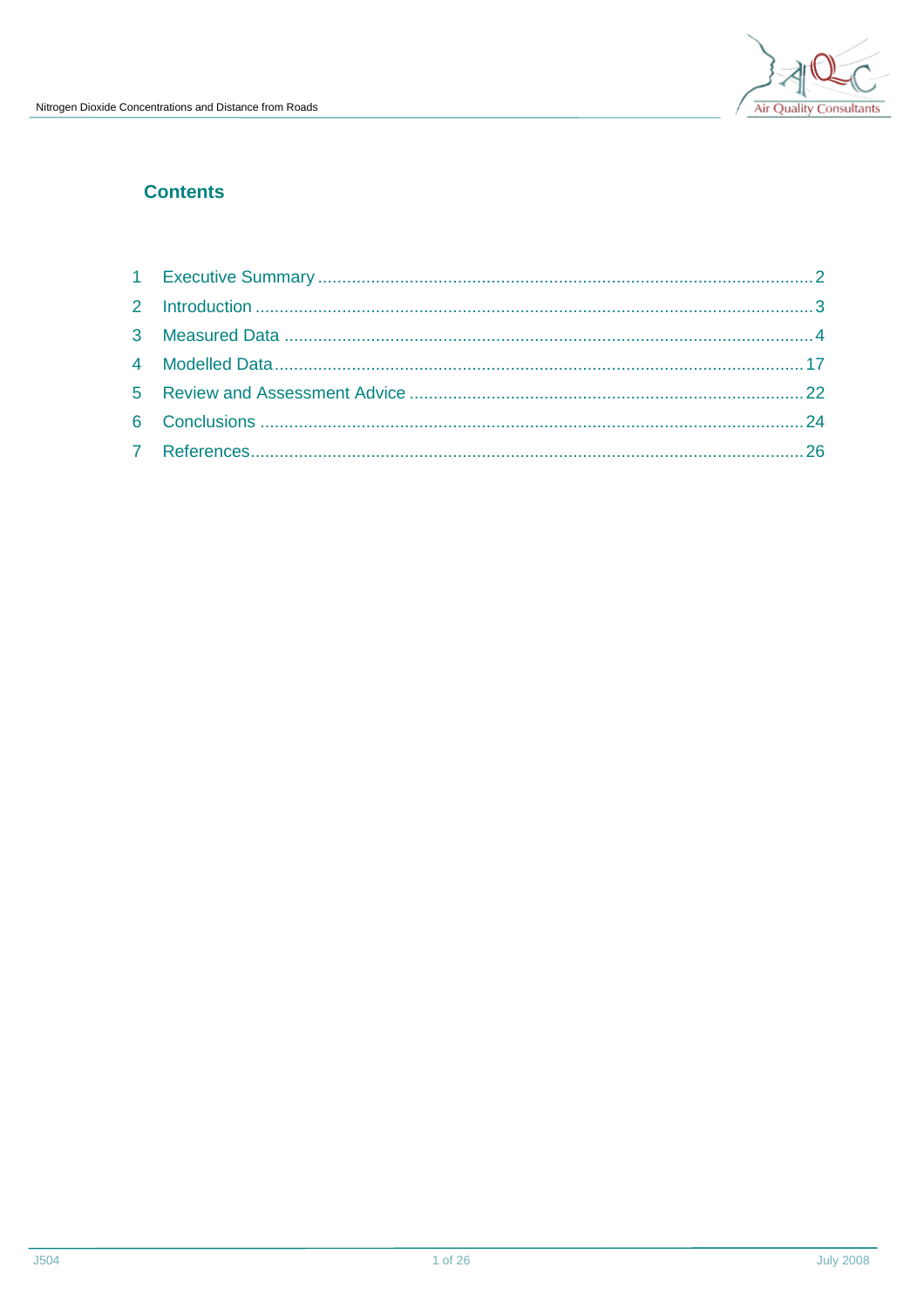

# **1 Executive Summary**

- 1.1 Concentrations of nitrogen dioxide close to roads form the focus of attention of many air quality assessments, however little is known about the pattern of decline with distance and our ability to model this decline.
- 1.2 This report brings together results of measurements of concentrations of nitrogen dioxide made at different distances from busy roads to explore the consistency of the pattern of decline. It then examines the ability of commonly used models to reproduce the observed pattern of decline.
- 1.3 All of the measurement studies are shown to adhere closely to a single defined relationship: a linear reduction in the influence of the road with the natural logarithm of distance from the kerb. This is a much steeper rate of reduction than is implied by the DMRB screening model, Caline-4, or current Review and Assessment advice. The measurement-derived relationship does, however, agree relatively well with the results from ADMS-Roads (the chemistry module has not been tested).
- 1.4 A simple equation is provided that allows nitrogen dioxide measurements made at one distance from a road to be used to predict concentrations at a different distance from the same road.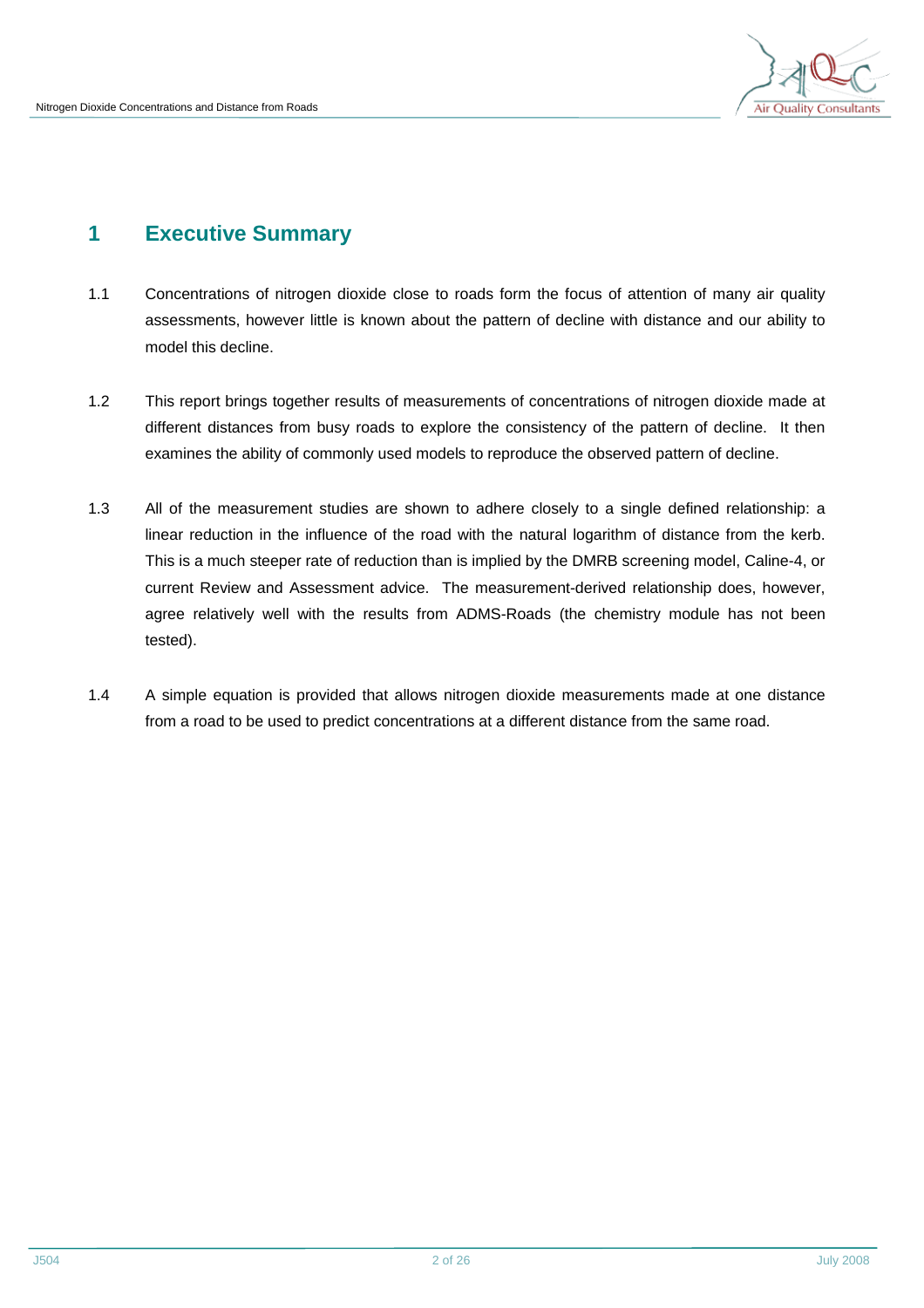

# **2 Introduction**

- 2.1 The focus of attention of much of the air quality assessment work carried out by local authorities under their air quality management duties, and that carried out by consultants when assessing air quality for new developments, is on the concentrations close to roads. Nitrogen dioxide is usually the key pollutant, as it frequently exceeds the UK annual mean objective of 40  $\mu$ g/m<sup>3</sup>. The distance from the road at which concentrations fall below the objective level is often a key concern. There is however little information on how concentrations decline with distance from the road. The Air Quality Expert Group (AQEG) reported that the few measurements then available indicated a rapid decline with distance over the first 20 m away from the kerb (AQEG, 2004). Experience of using the DMRB model (v1.03c) shows that this model does not reflect this rapid decline very well.
- 2.2 To provide an improved understanding of concentration patterns close to busy roads, results of several different studies that each measured transects of ambient nitrogen dioxide  $(NO<sub>2</sub>)$ concentrations at different distances from roads have been compiled. The consistency in the pattern of decline of  $NO<sub>2</sub>$  concentrations with distance between these studies is examined. Following this, comparisons are made with the patterns of decline with distance derived using a number of routinely used dispersion models: the DMRB screening model; Caline-4 (within the AAQuIRE package) and ADMS-Roads. Finally, the observed patterns are compared with advice currently given to local authorities preparing their air quality Reviews and Assessments on how to adjust kerbside measurements to estimate concentrations at building facades.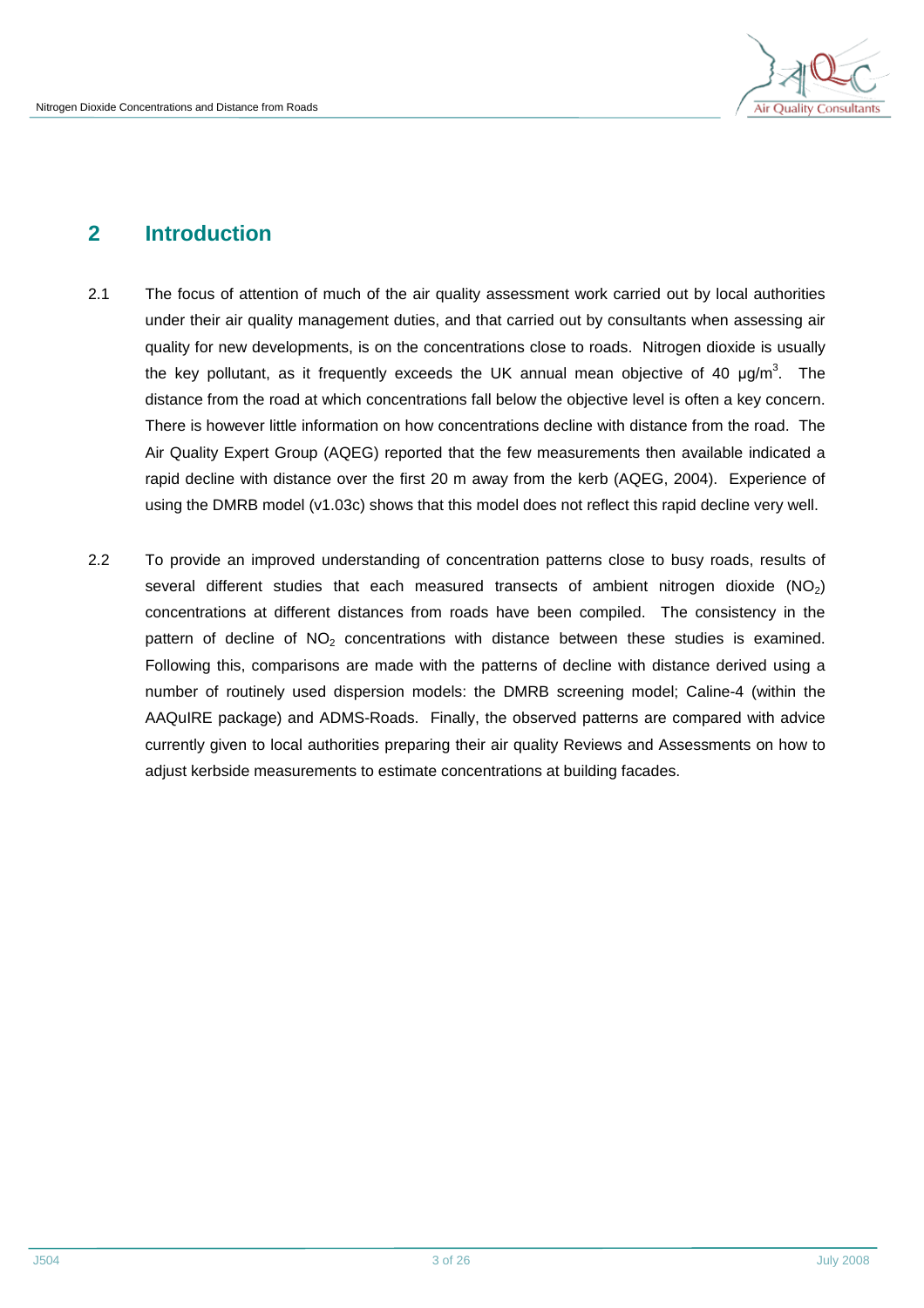

## **3 Measured Data**

## **Sources of Data**

- 3.1 In the United Kingdom, a number of different studies have measured ambient  $NO<sub>2</sub>$  concentrations at several different distances from the same road. Some studies have used small transects involving only two monitoring sites (e.g. Green and Fuller, 2003), while others have used transects of up to eight sites (e.g. Hickman et al., 2002). This analysis has relied on reported results from the following five monitoring campaigns.
	- Marylebone Road, Central London. Results taken from Green and Fuller (2003). Sampling using chemiluminescence monitors at 1.4 and 5.5 m from the kerb (at a height of 3m) for a 6 week period in winter.
	- York Road, Central London. Results taken from Laxen and Noordally (1987). Sampling using diffusion tubes exposed weekly for 2 separate weeks at six different distances from the road.
	- M25, near Staines. Results taken from Hickman *et al*. (2002). Sampling was carried out in transects near to both the clockwise and the anticlockwise carriageways using diffusion tubes exposed, typically, on a weekly basis. Monitoring for the anticlockwise carriageway extended from 29 October 1998 to 5 August 1999; while monitoring for the anticlockwise transect extended from 29 October 1998 to 30 September 1999. Hickman *et al.* (2002) combined these studies into a single dataset. They are treated separately here, since each will be influenced by different local factors.
	- A14, Cambridgeshire. Results taken from the air quality assessment published by the Highways Agency (2007). Monitoring was carried out using monthly-exposed diffusion tubes at four different distances from the road for a period of 12 months (June 2004 to June 2005).
	- M62, Rochdale. Results taken from Laxen and Marner (2003). Sampling was carried out using monthly-exposed diffusion tubes for a period of five months at eight different distances from the road.
- 3.2 Data were also provided for various roads in Coventry (Clamp, 2005) and alongside the A1 near to Wetherby (Lansley & Seakins, 2002). These studies have been excluded from this analysis since, in the case of the Coventry data, the sites were arranged along very long lengths of roadway and thus each site will have been influenced by other roads and site-specific factors. In the case of the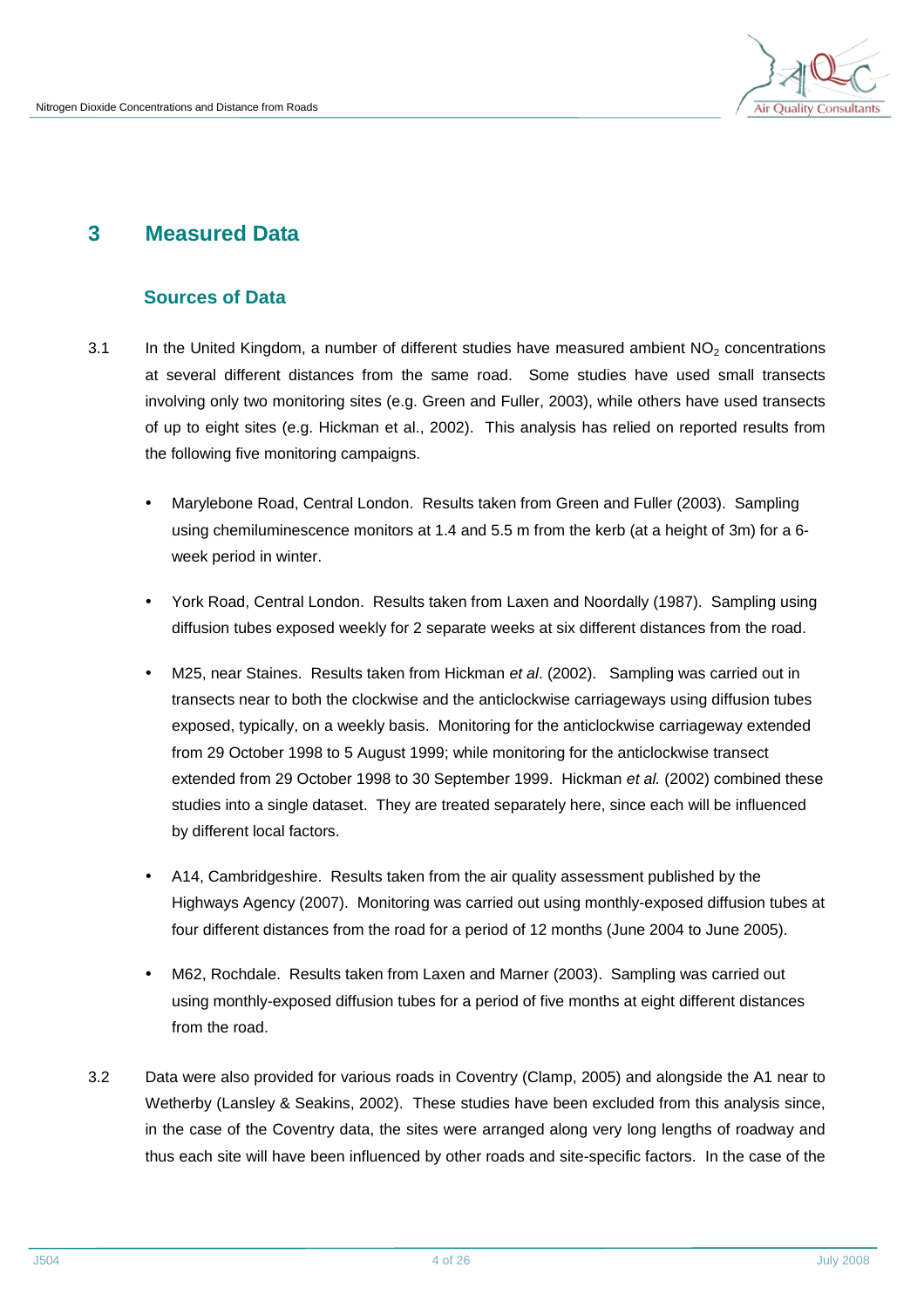

A1 study, the sampling was short term and not simultaneous at the different distances. For the six studies included, the uncertainty associated with each dataset will be different (for example a full year's worth of monthly-exposed diffusion tube data (e.g. A14) will provide more robust measurements than a single 2-weekly monitoring period (e.g. York Road)). For the purpose of this analysis, each dataset has been treated equally (i.e. no account has been taken of the different uncertainties).

## **Description of Measured Data**

3.3 Table 1 sets out the measured concentrations, along with the distance from the kerb, for each of the studies included in this analysis. These results are also shown in Figure 1. Each study will be influenced by different site-specific factors: notably different traffic flows, background conditions, and meteorological factors. What is important to this analysis, however, is that each study appears to trace a similar pattern of reduction in concentration with distance from the kerb.

| <b>Marylebone</b><br><b>Rd</b>   |     | <b>York Rd</b>                  |     | M <sub>25</sub><br><b>Clockwise</b> |    | M25<br>Anti-<br><b>Clockwise</b> |    | A14                                |    | <b>M62</b>                       |    |
|----------------------------------|-----|---------------------------------|-----|-------------------------------------|----|----------------------------------|----|------------------------------------|----|----------------------------------|----|
| Green and<br><b>Fuller, 2003</b> |     | Laxen and<br>Noordally,<br>1987 |     | Hickman et<br>al., 2002             |    | <b>Hickman et</b><br>al., 2002   |    | <b>Highways</b><br>Agency,<br>2006 |    | Laxen and<br><b>Marner, 2003</b> |    |
| D                                | C   | D                               | C   | D                                   | C  | D                                | C  | D                                  | C  | D                                | C  |
| 1.4                              | 100 | 0.1                             | 119 | 3.8                                 | 56 | 15.0                             | 54 | 5                                  | 62 | 22.2                             | 51 |
| 5.5                              | 91  | 3.3                             | 83  | 5.5                                 | 55 | 23.0                             | 55 | 10                                 | 55 | 28.9                             | 50 |
|                                  |     | 8.8                             | 80  | 7.6                                 | 51 | 29.6                             | 47 | 50                                 | 38 | 29.1                             | 50 |
|                                  |     | 14.7                            | 75  | 9.9                                 | 48 | 41.8                             | 39 | 130                                | 30 | 32.0                             | 49 |
|                                  |     | 19.5                            | 71  | 21.3                                | 42 |                                  |    |                                    |    | 60.0                             | 47 |
|                                  |     | 24.3                            | 71  | 36.1                                | 42 |                                  |    |                                    |    | 82.3                             | 45 |
|                                  |     |                                 |     | 69.8                                | 32 |                                  |    |                                    |    | 99.5                             | 42 |
|                                  |     |                                 |     | 139.8                               | 27 |                                  |    |                                    |    | 123                              | 40 |

D = Distance from kerb in metres (note that the distances reported by Hickman *et al.* (2002) have been adjusted to account for the width of the motorway hard-shoulder).

C = Ambient  $NO<sub>2</sub>$  concentration (period mean) in  $\mu$ g/m<sup>3</sup>.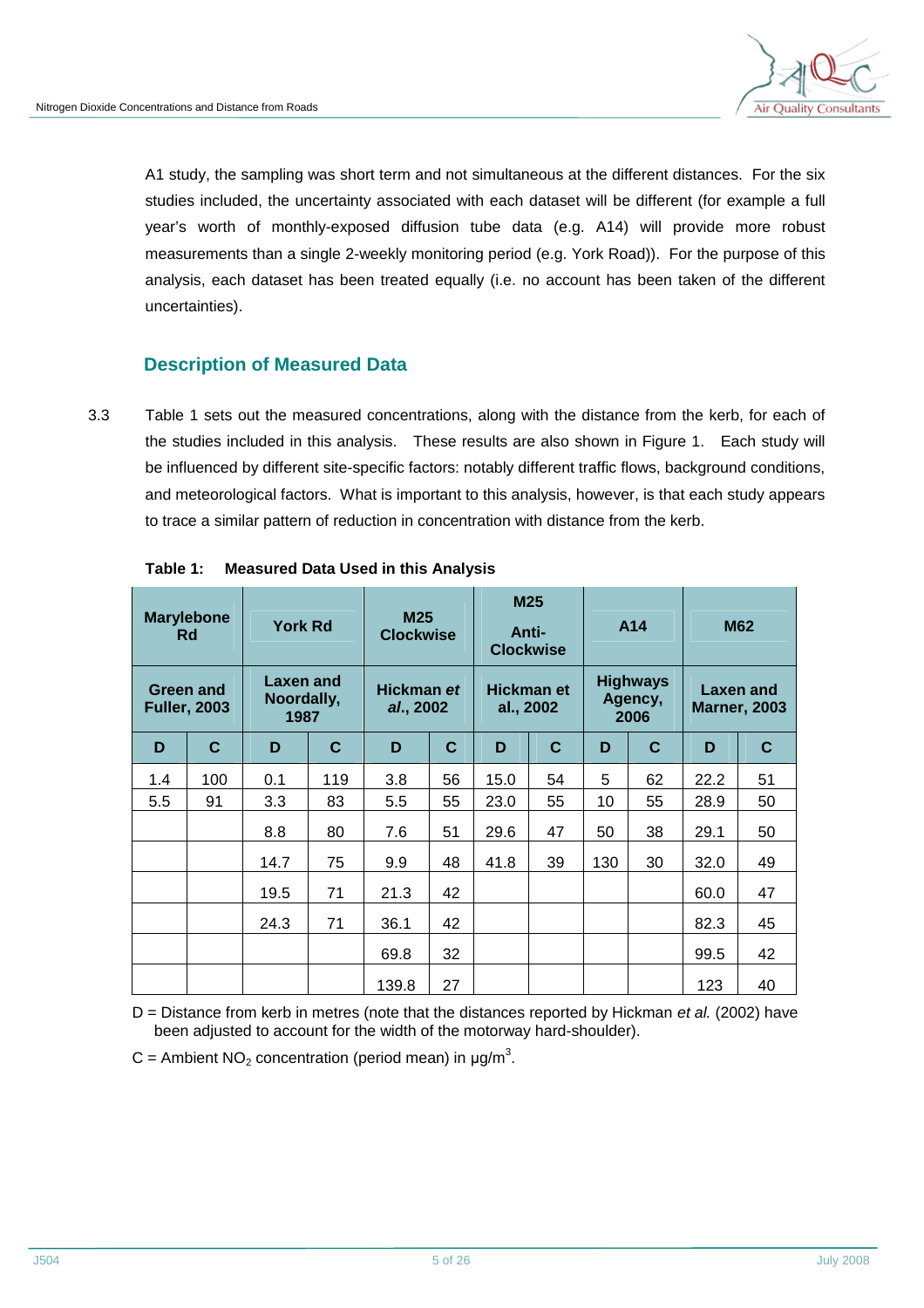



**Figure 1 - Measured Data Used in this Analysis** 

## **Study-Specific Patterns**

3.4 Several authors have recognised that the rate at which  $NO<sub>2</sub>$  concentrations decline with distance from roads can be described using logarithmic relationships (e.g. AQEG, 2004; Hickman *et al.;* 2003; Pleijel *et al*., 2004; Gilbert *et al*., 2005). Zou *et al*. (2006) fitted a shifted power law to measured gradients in Shanghai. All of the data shown in Figure 1 appear to adhere very strongly to a linear relationship with the natural logarithm of distance from the kerb, as shown by the fitted relationships in Figures 2A and 2B (these Figures are identical, except that Figure 2A is shown with a linear distance scale on the horizontal axis, while Figure 2B uses a logarithmic scale). The reason for this approach is that each scale brings out different features of the data. Table 2 sets out each logarithmic relationship and its coefficient of determination ( $R^2$ ) value. Most of the  $R^2$ values are greater than 0.9, and half of them greater than 0.98; indicating a very good agreement between the measurements and each study-specific relationship.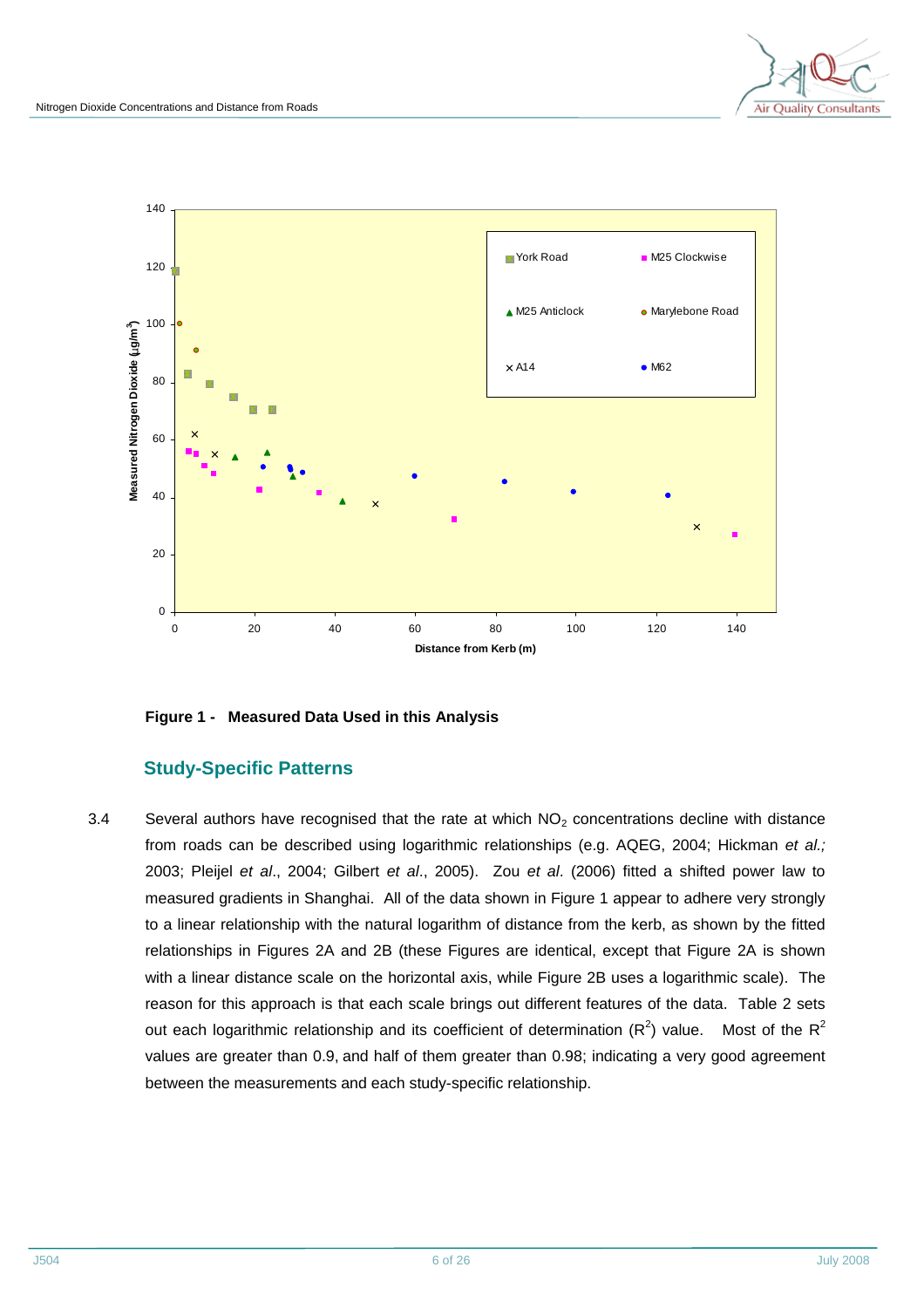



#### **Figure 2 - Log-linear Relationships Fitted to Measured NO2 Concentrations at Increasing Distances from Roads: A - on a linear distance scale and B - on a naturallogarithmic distance scale**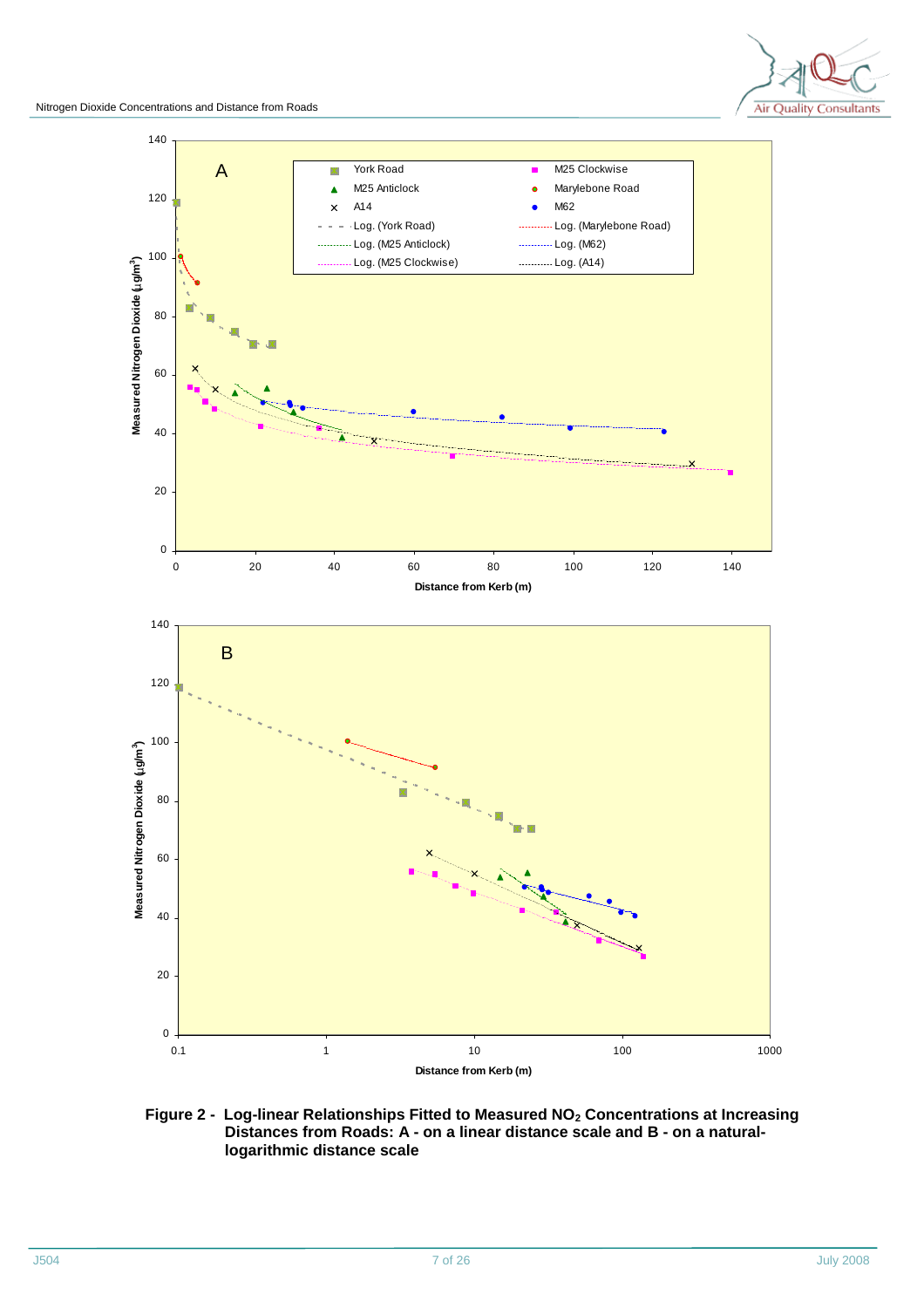

| <b>Study</b>              | Study-Specific best-fit relationship <sup>a</sup> | <b>Coefficient of</b><br>determination $(R^2)^b$ |
|---------------------------|---------------------------------------------------|--------------------------------------------------|
| Marylebone Road           | y = -6.5711Ln(x) + 102.45                         | na <sup>c</sup>                                  |
| York Road                 | $y = -8.8353Ln(x) + 97.517$                       | 0.987                                            |
| M <sub>25</sub> Clockwise | $y = -8.0726Ln(x) + 67.536$                       | 0.9811                                           |
| M25 Anticlockwise         | $y = -15.361Ln(x) + 98.657$                       | 0.7624                                           |
| A14                       | $y = -10.117Ln(x) + 78.229$                       | 0.9974                                           |
| M62                       | $y = -5.664Ln(x) + 68.888$                        | 0.9089                                           |

| Table 2: | Logarithmic Relationships Fitted to Each Dataset in Figures 2A and 2B |  |  |
|----------|-----------------------------------------------------------------------|--|--|
|----------|-----------------------------------------------------------------------|--|--|

<sup>a</sup> Where y is the total measured NO<sub>2</sub> concentration ( $\mu$ g/m<sup>3</sup>) and x is the distance from the kerb (m).

 $B^{\text{b}}$  R<sup>2</sup> is written in capitals since it describes a non-linear relationship. An R<sup>2</sup> close to 1 shows that the relationship comes very close to all of the points. An  $R^2$  close to 0 shows that the best-fit curve fits the data no better than a horizontal line going through the mean of all y values. **c**

only two measurements were reported for this study.

3.5 Differences between the lines plotted in Figures 2A and 2B are inevitable since each dataset relates to a different setting. Furthermore, since all of the studies included here have focused either on a large motorway-like roads or on main roads in Central London, it is possible that a greater variation in patterns would occur if the analysis had included a larger range of sites. All other things being equal (e.g. ignoring the influence of site-specific meteorology), one would expect the angle of slope in Figure 2B to be steepest for studies with large traffic flows and low background concentrations (e.g. a rural motorway) and shallowest for studies with lower traffic flows and higher background concentrations (e.g. a small urban road). This is simply because the difference between the kerbside concentration and the background concentration is greatest in the former example and thus concentrations have further to fall to reach background levels. This trend is followed to some extent, with the steepest slope shown for the M25 and the A14, but other issues, such as local meteorology, are clearly having an influence on the lines plotted in Figures 2A and 2B.

#### **Overall Trends in the Measurements**

#### *Data Manipulation*

3.6 In order to directly compare the results from different studies, Hickman *et al.* (2003) and AQEG (2004) have presented measured concentrations as a percentage of the concentration measured at 20m from the edge of the road. This "normalisation" allows the relative reduction in concentrations to be plotted without specific reference to the actual measurements. It has the advantage that it can allow different datasets to be compared directly. The main disadvantages are that: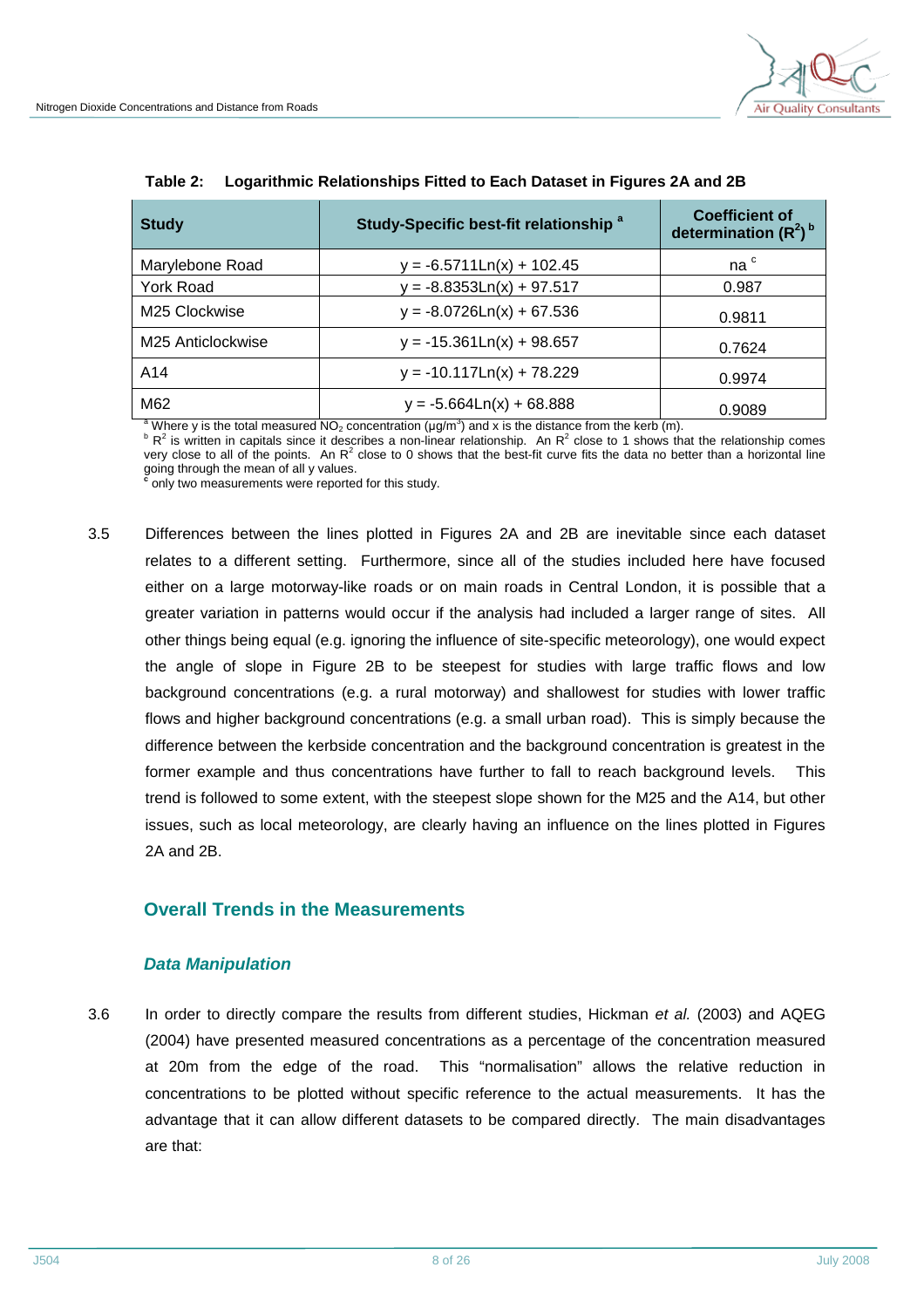

**a)** in order to compare two studies, both must measure at the same distances from their road; and

**b)** normalising to the concentration at 20m will adjust, in part, for the effect of the background conditions and, in part, for the effect of the road setting and traffic flows. This makes the analysis sensitive to the arbitrary choice of normalising distance and also limits the degree to which two different types of site can be compared<sup>1</sup>.

- 3.7 A derivation of this approach is described below which has allowed four of the six studies to be compared directly. These are the M25 Clockwise; the M25 Anticlockwise; the A14 and the M62. The approach requires measurements to be made at large distances from the road and thus the Marylebone Road and York Road studies have been excluded. These two studies are, however, used to test the observed patterns (see "*Testing the Fitted Relationship*", below).
- 3.8 In order to overcome issue a) the relationships presented in Table 2 have been used to interpolate (it is important to note that these relationships have not been extrapolated) between the measured data. A distance of 23m has been chosen for the normalisation. This distance was chosen since it is the closest distance to the road that applies to all four studies<sup>2</sup>. Concentrations at 23m from the kerb of each road have thus been estimated following Equation 1 - with the specific relationships for each road given in Table 2. Figures 2A and 2B show that interpolating study-specific concentrations at 23m is unlikely to introduce significant error, since each line fits the measurements around this distance very well.

**Equation 1:** concentration 23m from the M62 =  $-5.664 \times \text{Ln}23 + 68.888^\text{a}$ 

3.9 In order to overcome issue b), this current analysis has divided each measurement into two components: the background, and the road-increment. It is assumed that the background, which is not driven by the road emissions, will remain constant across each transect. The difference between the background level and the total measured concentration is the road-increment (Equation 2).

**Equation 2:** road-increment = total measured concentration - background level

<sup>&</sup>lt;sup>a</sup> The concentration 23m from each other road (except York Road and Marylebone Road) is given by substituting the relevant relationship given in Table 2.

l 1 For example, the concentration 20m from road A might be mainly driven by the road emissions, while the concentration 20m from road B might be mainly driven by the background levels. If the concentrations were normalised to a different distance, the way in which the two slopes compare with each other would change.

<sup>2</sup> The point closest to the road was chosen since it represents the point where the influence of the road will be greatest.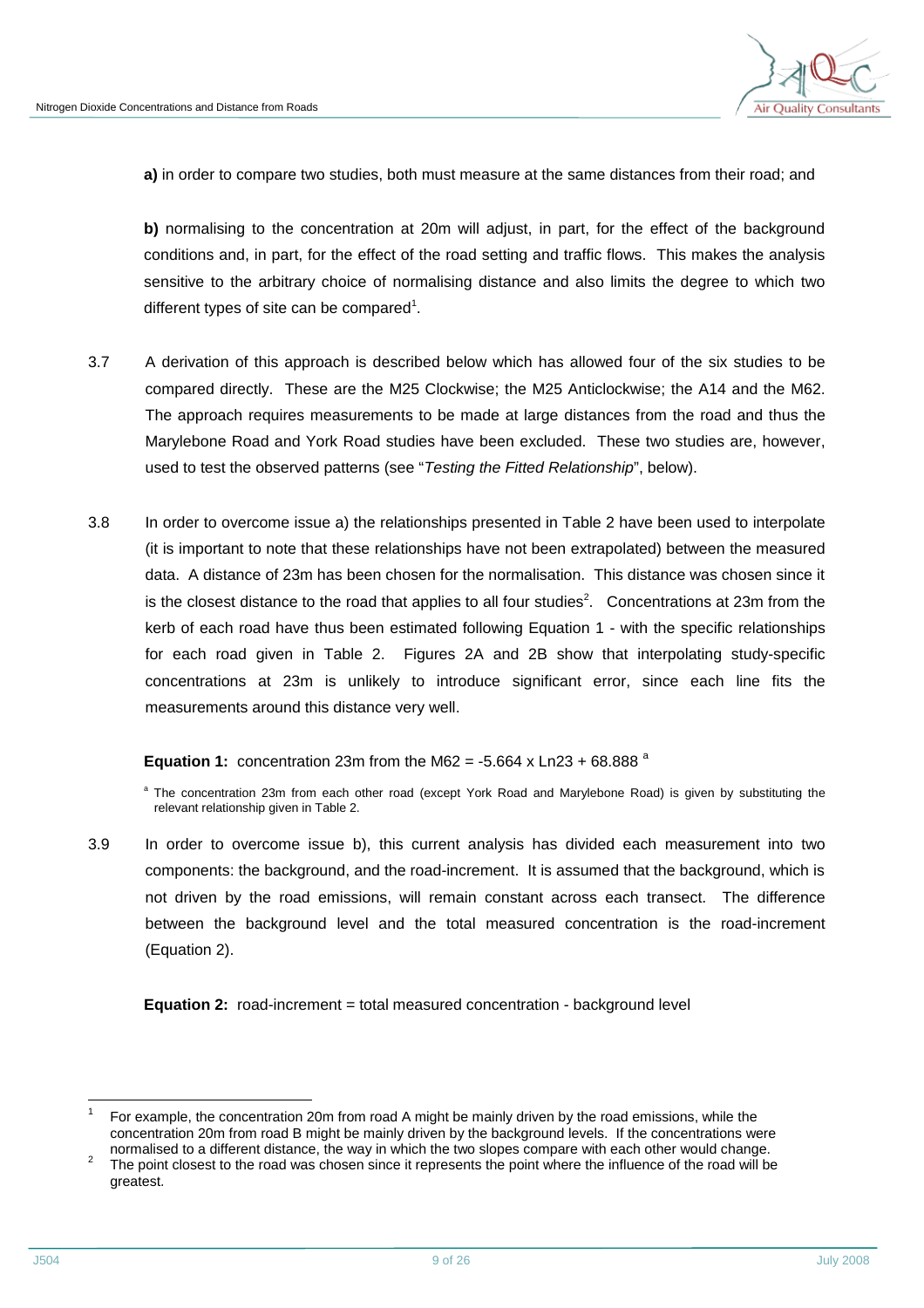

- 3.10 It is not considered appropriate to use annual mean background levels to compare with any of the short-term measured datasets<sup>3</sup>. However, it is usually acknowledged that beyond 50m from the road, concentrations approach background levels. Thus, at 100m or more from the road, the difference between the total concentration and the background concentration should be as close to zero as will make virtually no difference. Figure 2A supports this conclusion, showing that while measured concentrations do tend to decline between 50m and 140m from the kerb, these reductions are extremely small<sup>4</sup>. . Thus, the background concentration for the M62 survey is assumed to be the concentration measured 123m from the kerb; the background concentration for the A14 survey is taken as that measured 130m from the kerb; the concentration measured 140m from the clockwise edge of the M25 is taken to represent both M25 datasets (since they were collected in the same area, and at largely the same time and since the anticlockwise M25 dataset only extends 42m from the motorway).
- 3.11 Each measured road-increment has been normalised to the study-specific road-increment 23m from the kerb (Equation 3). In other words, each measured road-increment is presented as a fraction of the road-increment 23m from the same road, as derived from equation 1 with the background subtracted. This value is described as the normalised road-increment, and takes account of both problems (a) and (b).

**Equation 3:** Normalised road-increment = measured road-increment / road-increment 23m from the kerb

## *Description of a Fitted Relationship*

3.12 Figures 3A and 3B show the normalised road-increment at different distances from each road. As previously, the two figures are identical, except that Figure 3B uses a logarithmic distance scale. Both plots also show a log-linear relationship fitted to the four aggregated datasets. It must be stressed that this fitted relationship is largely driven by the way in which the data have been treated - so much so that its shape could almost have been predicted without the benefit of the measurements (i.e. it will intersect 1 at 23m; it will intersect zero at a distance defined by the locations of the monitors; and is likely to fit a log-linear relationship). Despite these caveats, it is clear that the measured observations fit the trend line extremely well. This close fit is **not** dictated by the way in which the data have been treated. The fit shows that when the effect of background levels and source strength (and to an extent, other factors such as meteorology) have been taken

l

Data from the national background maps published at www.airguality.co.uk have thus not been used, even for the A14 study which was carried out over a full year.

<sup>4</sup> The same the same reductions appear greater in Figure 2B than in Figure 2A since distance is shown on a logarithmic scale, but it should be recognised that at this end of the logarithmic scale, the distance increments are very large and the lines clearly cannot be extrapolated down to zero.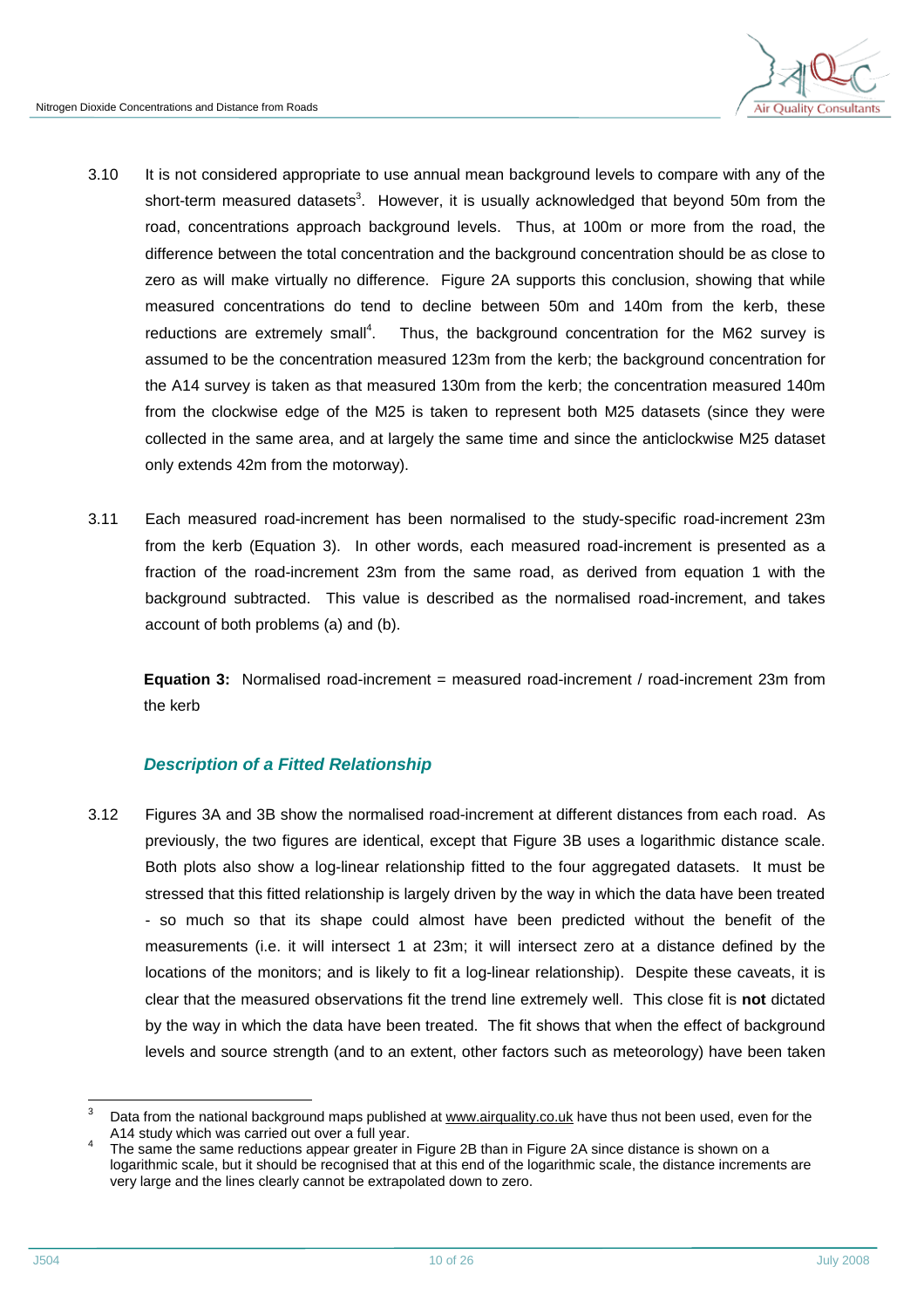

into account, the rate at which  $NO<sub>2</sub>$  concentrations decline in each of these studies is very similar and clearly follows a log-linear pattern.

3.13 This suggests that within the range of these measurements, and at these specific types of sites (i.e. motorways or busy dual-carriageways in open settings), it might be possible to use measurements made at one distance from the road to predict the concentration at any other distance from the road. Equation 4 shows the empirically-derived function that might be used.

**Equation 4:**  $C_z = ((C_v - C_b) / (-0.5476 \times Ln(D_v) + 2.7171)) \times (-0.5476 \times Ln(D_z) + 2.7171) + C_b$ 

Where:

 $\mathsf{C}_{\mathsf{y}}$  is the total measured concentration (µg/m<sup>3</sup>) at distance  $\mathsf{D}_{\mathsf{y};}$  $D_{y}$  is the distance from the kerb at which concentrations were measured;  $\textsf{C}_\textsf{z}^{'}$  is the total predicted concentration (µg/m<sup>3</sup>) at distance  $\textsf{D}_\textsf{z}$  $D<sub>z</sub>$  is the distance from the kerb (m) at which concentrations are to be predicted;  $C_{\rm b}$  is the background concentration (µg/m<sup>3</sup>); and Ln(D) is the natural log of the number D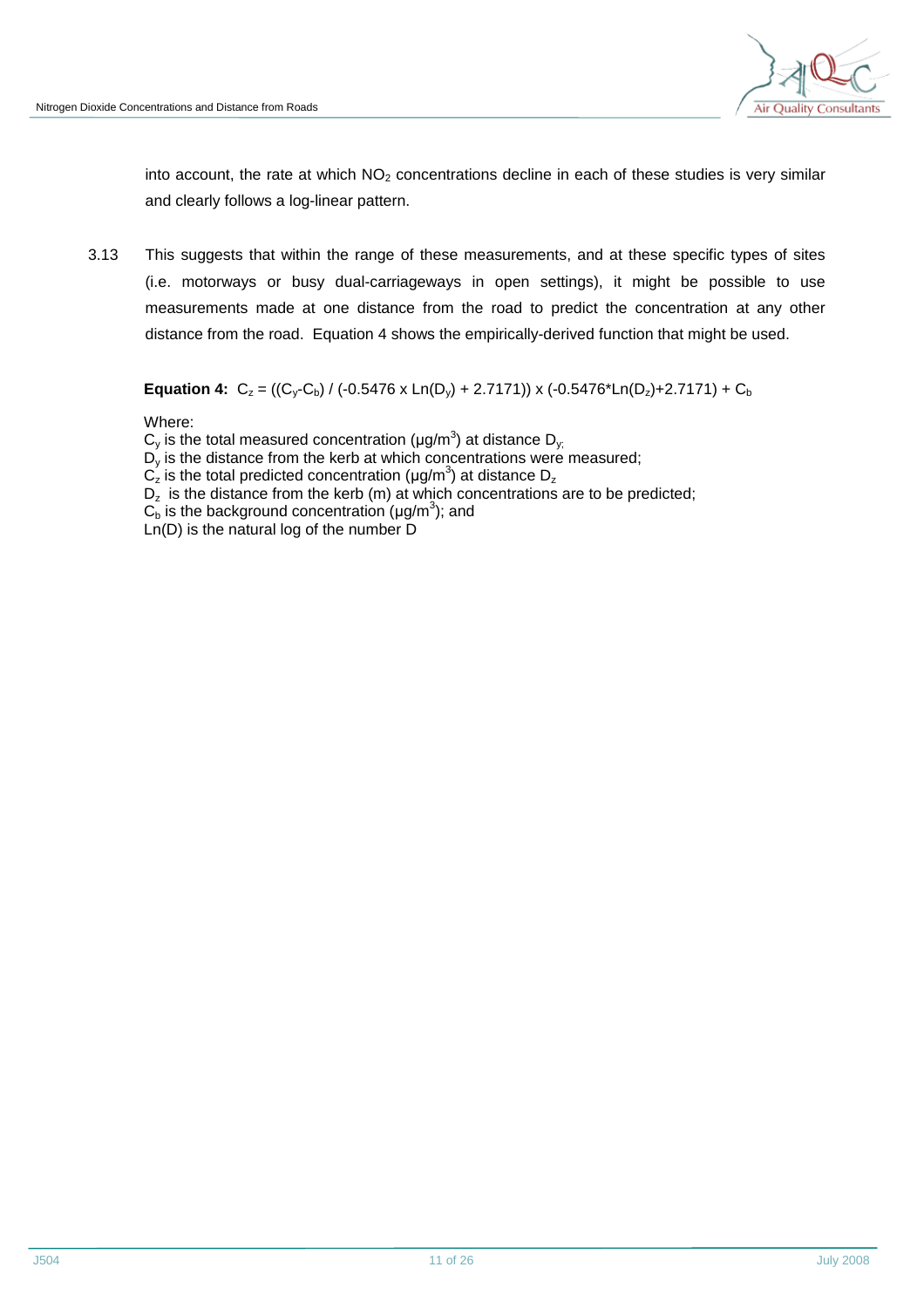



**Figure 3 - Normalised Road-Increment at Increasing Distance from Four Roads: A - on a linear distance scale and B - on a logarithmic distance scale**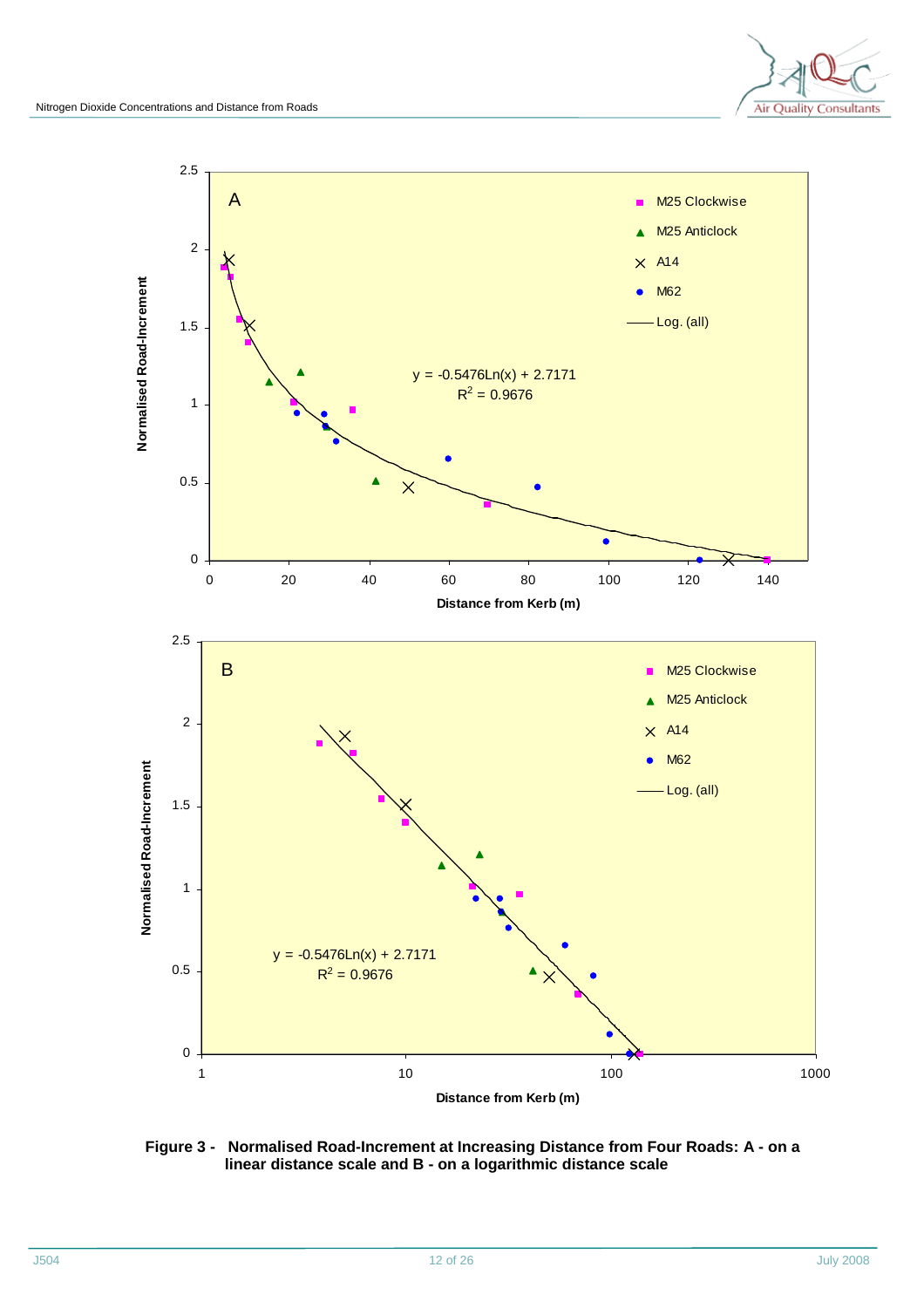

#### *Testing the Fitted Relationship*

- 3.14 The relationship shown in Figures 3A and 3B, and described in Equation 4, fits the observations at the four open motorway-like sites very well over the range 4m to 140m from the kerb. Both the York Road and Marylebone Road studies describe busy urban canyon-like roads. Furthermore, both studies contained measurements less than 4m from the kerb. It is thus interesting to test the performance of Equation 4 in predicting concentrations in these locations (i.e. using one measured datum, along with Equation 4, to predict each other measured datum). It should be stressed that these are independent datasets - in that they were not used to derive Equation 4.
- 3.15 This testing is complicated by the need to define the background concentrations during each of the London monitoring periods. In each case, predictions of annual mean background concentrations are available, but these will not accurately reflect either of the short-term monitoring periods. For Marylebone Road, the background concentration is taken as the approximate study-period average of measured concentrations at five nearby urban background locations (57  $\mu$ g/m<sup>3</sup>)<sup>5</sup>. Concurrent data for the 1985 York Road study are not available. For the purpose of this current exercise, the logarithmic relationship for York Road shown in Figures 2A and 2B and given in Table 2 has been extrapolated to predict the concentration 150m from the kerb (52  $\mu$ g/m<sup>3</sup>). While this is clearly not a robust way in which to define local background levels, it allows the data to be compared with those from the other studies and is unlikely to introduce significant error given the number of different sites included for this study $^6$ .
- 3.16 Figure 4 shows the measured concentrations for both York Road and Marylebone Road alongside predictions made using each measured datum and Equation 4 (Figure 4 is shown only on a linear scale since a logarithmic scale does not assist interpretation of these data). Since York Road contained five different monitoring sites, there are five different predictions for each distance. Marylebone Road only contained two monitoring sites and so only one prediction is given for each distance (i.e. one prediction has been made from each measurement). Figure 5 shows the same data in a different way, plotting measurements along the horizontal axis and predictions along the vertical axis. In Figure 5 a perfect fit would be shown by data-points lying directly on the 1:1 line. The York Road predictions fit the measurements very well. It is particularly interesting to note that the relationship given in Equation 4 fits the York Road measurements even up to 10cm from the kerb, suggesting not only that Equation 4 can describe urban as well as open settings, but also that it can be extrapolated down to just 10cm from the kerb.

<sup>-&</sup>lt;br>5 The sites used were Kensington and Chelsea 1, West London AURN, City of London 1 - Senator House; Westminster AURN; and Islington 1. All data downloaded from the London Air Quality Network website. The average of these sites for the period 1 Jan 2003 to 1 Mar 2003 was 57  $\mu$ g/m<sup>3</sup>. Even though this does not match the precise dates of the Marylebone Road study, the value is considered fit for purpose.

<sup>6</sup> How well two measurements will fit the predictions of Equation 4 is fairly sensitive to the choice of background, but this sensitivity reduces with the addition of extra sites.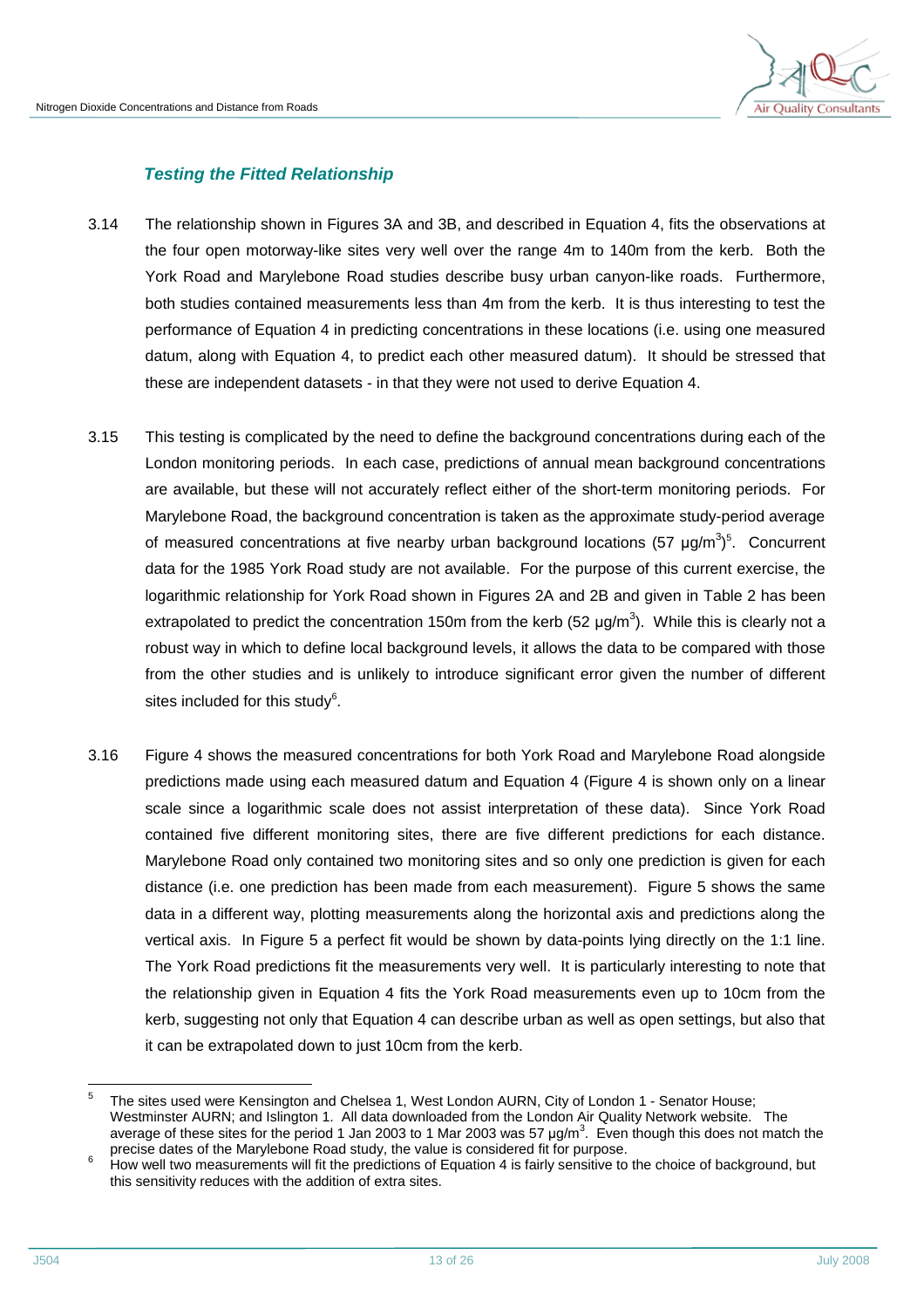

3.17 The fit between measurements and predictions at Marylebone Road is also reasonable. However, with only two data points the test cannot be as robust.

## **Conclusions Regarding Measured Data**

- 3.18 All of the measured data presented appear to follow a very similar pattern in terms of the relative rate at which road-incremental  $NO<sub>2</sub>$  concentrations reduce with increasing distance from the road. The logarithmic relationship set out in Equation 4 appears to perform well in open and enclosed settings and across a variety of different roads. It also appears to perform well at distances between 10cm and 140m from the kerb. Figure 6 shows the normalised road-increment concentrations for all six monitoring studies, alongside the relationship identified above. Figure 7 shows all of the total measured concentrations alongside the line derived by applying Equation 4 to a single datum from each dataset (in all cases, the maximum measured value - i.e. closest to the kerb - was chosen for this comparison. Both of these plots highlight the very close agreement of this approach with the results of all six measurement studies.
- 3.19 These results demonstrate that Equation 4 can be applied in a wide range of settings.



#### **Figure 4 - Measured and Predicted Period-Mean NO2 Concentrations at Different Distances from Two Roads**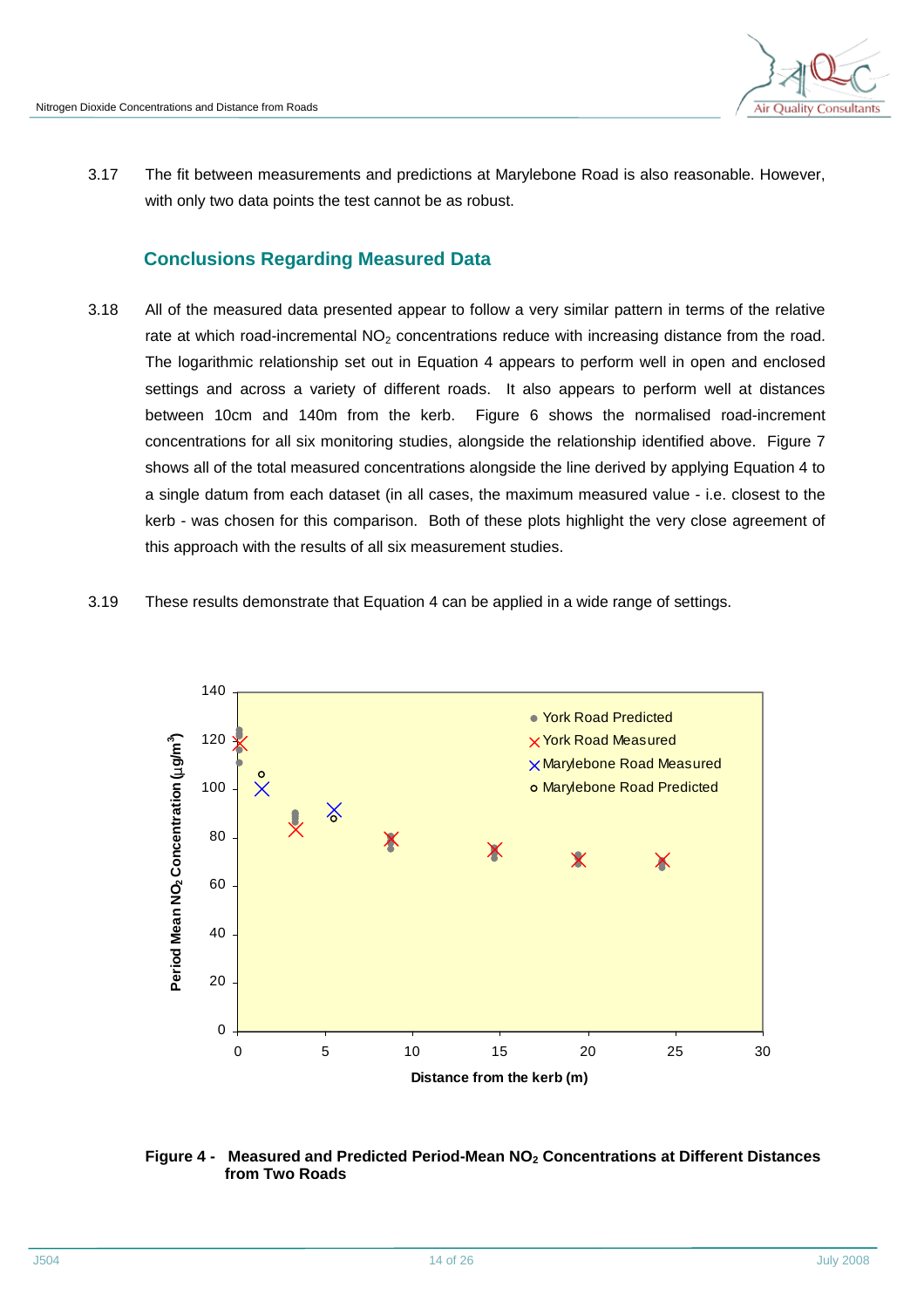



#### **Figure 5 - Measured vs Predicted Period-Mean NO2 Concentrations near to Two Roads**



#### **Figure 6 - Normalised Road-Increment at Increasing Distance from Six Roads on a logarithmic distance scale.**

**.**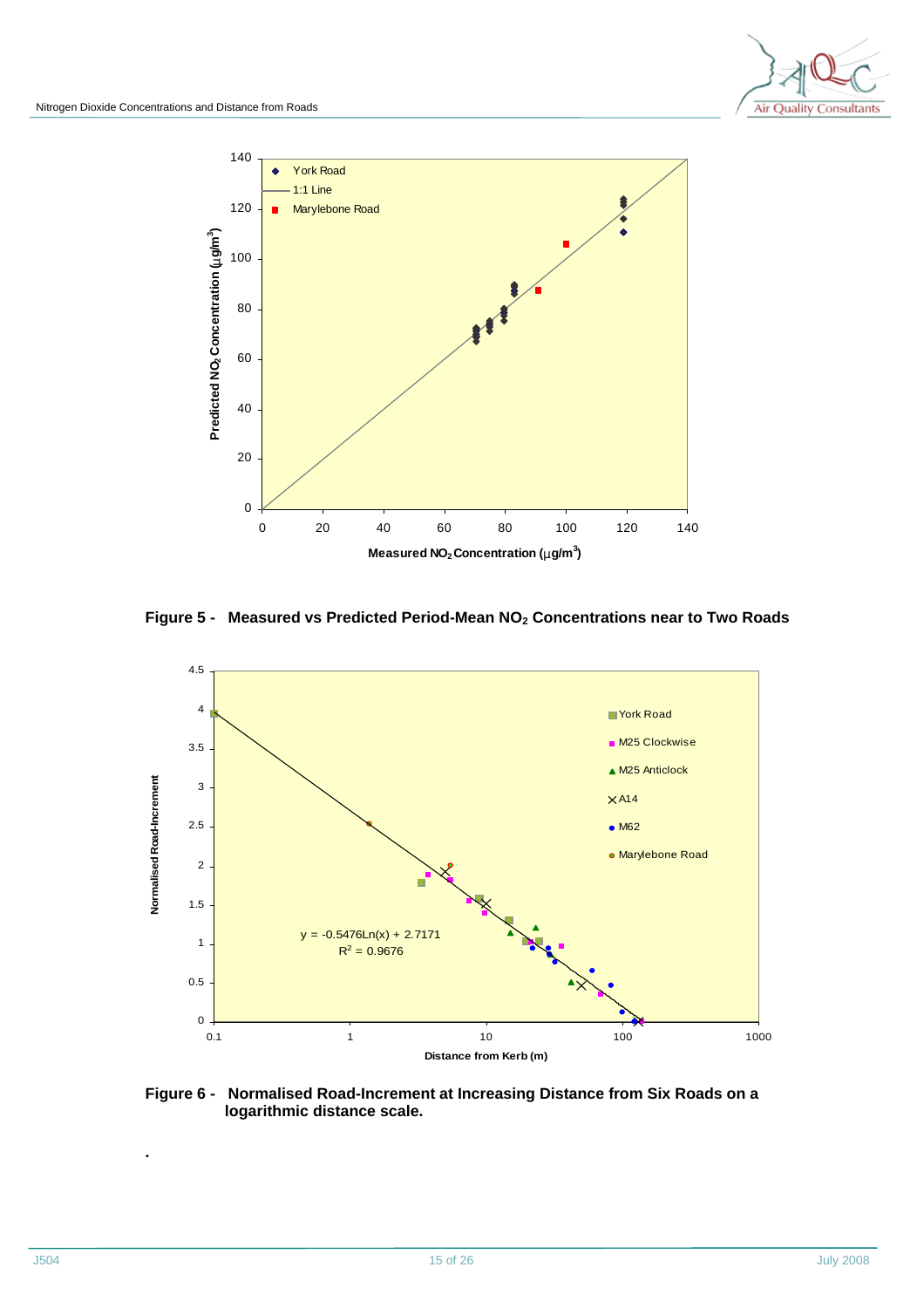

**Figure 7 - Measured Data Used in this Analysis, Alongside the Range of Concentrations Predicted by Applying Equation 4 to the Maximum (i.e. closest to the road) Measurement from Each Study.**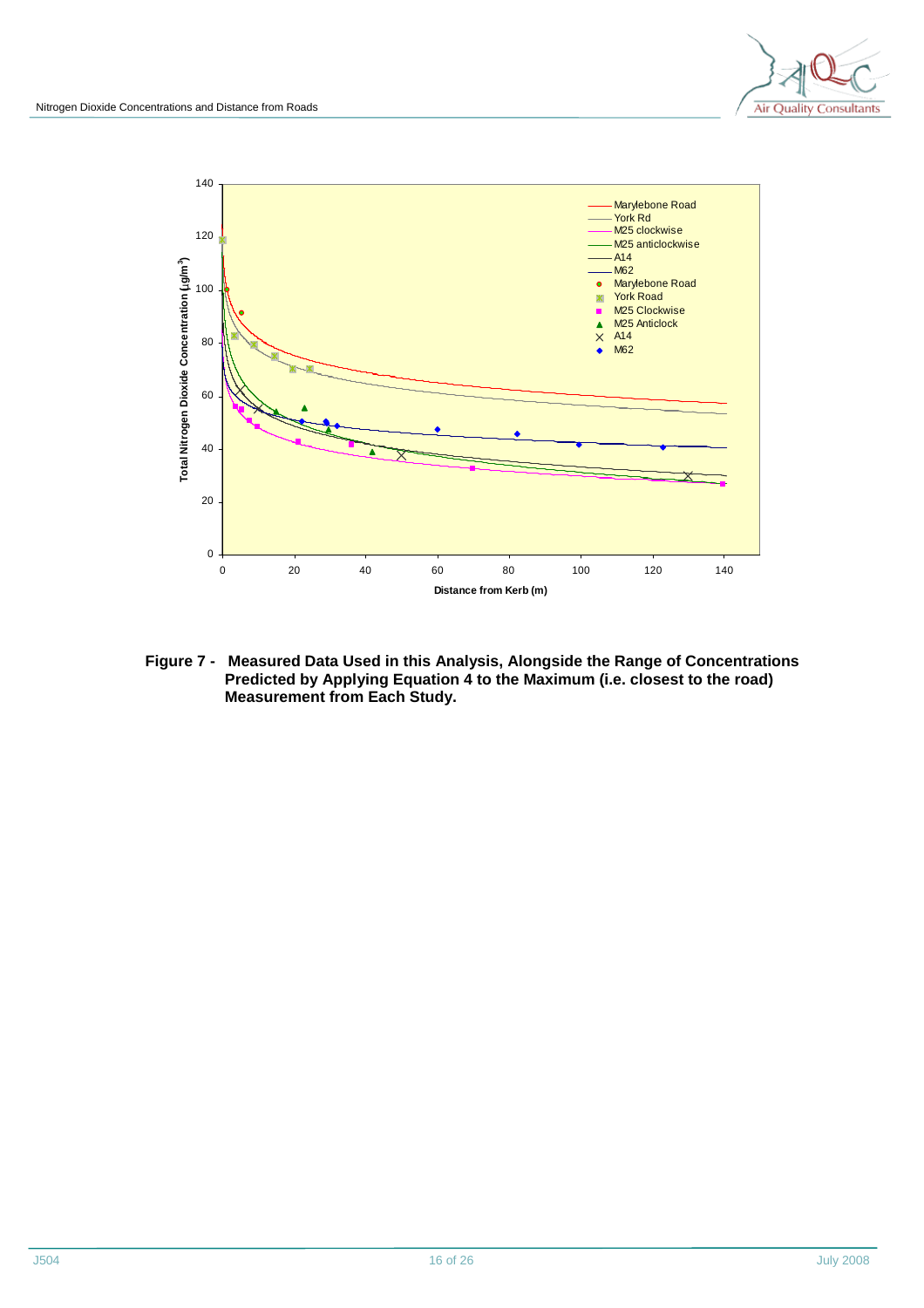

## **4 Modelled Data**

- 4.1 Several modelling methods are commonly used to predict concentrations of  $NO<sub>2</sub>$  near to roads in the UK. The most common are probably the Design Manual for Roads and Bridges (DMRB) screening model, and the more sophisticated dispersion models ADMS-Roads, and Caline-CAL3QHC within the Breeze Roads package and Caline-4 within the AAQuIRE package.
- 4.2 In the case of the DMRB screening model, which only requires limited site-specific input data, the rate at which predicted concentrations reduce with increasing distance from the road (assuming only one road is entered into the model) is defined entirely by the relative magnitude of the source emission and the background concentration. As explained in paragraph 2.5, where the background makes up a large proportion of the total kerbside concentration (e.g. beside a minor road within a city), the decline with distance will be slight (i.e. concentrations do not have to fall far before they reach background levels). Where the background concentrations make up only a small proportion of the kerbside concentration (e.g. beside a rural motorway), the decline with distance will be more pronounced (i.e. concentrations have further to fall before they reach background levels). In the case of the dispersion models, results will also take account of sitespecific factors such as meteorology.
- 4.3 Three models, DMRB, ADMS-Roads and Caline-4 have been run to predict **annual mean** NOx concentrations at a range of distances from different types of roads. The roads evaluated had nominal flows of 5,000 vehicles per day; 25,000 vehicles per day; and 120,000 vehicles per day. Each of these roads has been assessed in relation to three different background settings: a) background NOx = 4  $\mu$ g/m<sup>3</sup>, background NO<sub>2</sub> = 3  $\mu$ g/m<sup>3</sup>; b) background NOx = 52  $\mu$ g/m<sup>3</sup>, background NO<sub>2</sub> = 31 µg/m<sup>3</sup>; and c) background NOx = 90 µg/m<sup>3</sup>, background NO<sub>2</sub> = 48 µg/m<sup>3</sup>. Most significant roads in the UK fall within these ranges. Road widths have not been varied. The roads were set to run due east-west with one transect of receptors running due north and another running due south. For the purposes of this current study, these broad-brush and nominal model input data are considered appropriate, since the sole intention is to define the range of relative concentration reduction rates. For the dispersion models, a nominal meteorological dataset has been used. Canyons have not been included and ADMS-Roads has been run without chemistry.  $NO<sub>x</sub>$  concentrations have been used to predict  $NO<sub>2</sub>$  concentrations following the relationship advised (outside of Greater London) by Laxen *et al.* (2007).
- 4.4 Following the approach used to treat the monitoring results in Section 2, the road-increment concentration (i.e. total-NO<sub>2</sub> minus background-NO<sub>2</sub>) has been normalised by the road-increment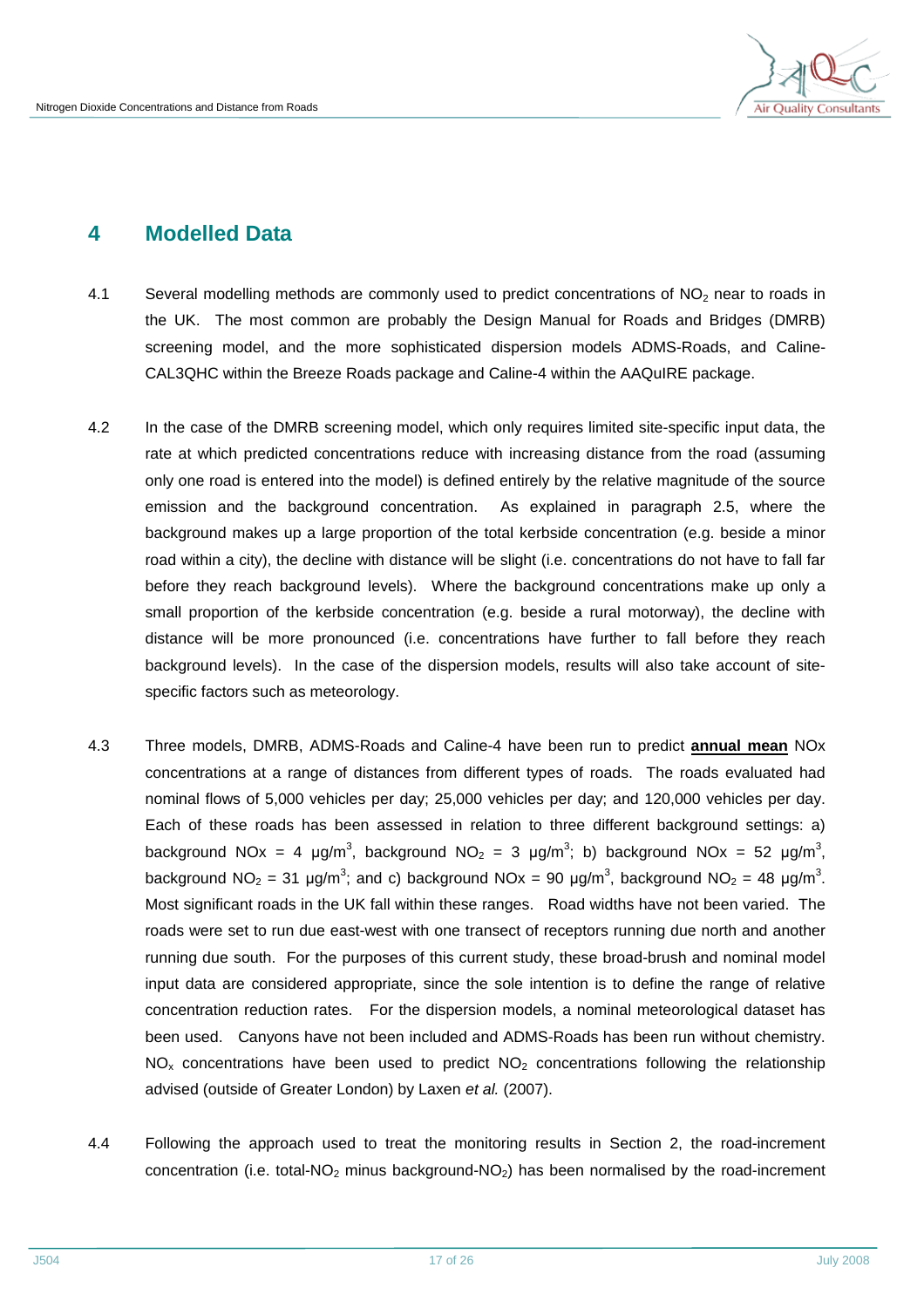

at 23m. Figures 8A and 8B set out the results for the various DMRB-modelled scenarios. The solid line depicts the relationship from equation 4, which represents the measurement data. Figures 8A and 8B suggest that the DMRB model agrees well with the measurements at distances greater than 10m from the kerb, but that it tends to under-predict very significantly nearer to the road.

- 4.5 Figures 9A and 9B present the normalised road-increment for the various Caline-4-modelled scenarios. The solid line depicts the relationship from equation 4, which represents the measurement data. In comparison with the measurements, the Caline-4 results over-predict significantly at large distances from the road and under-predict close to the road. It should, however, be noted that the point at which the measured road-increment reaches zero was not defined directly from the measurements. Thus, while Caline-4 may indeed over-predict the influence of roads at large distances, there is a lack of direct evidence with which to support this conclusion.
- 4.6 Figures 10A and 10B present the normalised road-increment for the various ADMS-modelled scenarios. The solid line depicts the relationship from equation 4, which represents the measurement data. Between 20m and 100m, the model results fit well with the measurementderived trend line. The range of different model scenarios gives a large spread of results at smaller distances. At the kerbside, this spread appears to fit very well with the observations. Between the kerb and 20m, the normalised road-increment as predicted by ADMS-Roads traces a distinct and detailed pattern, tending to over-predict in relation to the measurement-derived trendline. This pattern probably relates to the simulation of an initial turbulent dispersion immediately adjacent to the road. ADMS-Roads thus predicts a steeper slope than the measurement-derived trend line between 20m and 5m from the kerb, and a shallower than observed slope between 5m and the kerb.

## **Conclusions for the Modelled Data**

4.7 Of the three models, ADMS-Roads appears to describe the rate at which NO<sub>2</sub> concentrations reduce with increasing distance from the road better than either the DMRB screening model or Caline-4. The DMRB, in particular, appears to significantly under-predict the rate at which measured concentrations reduce close to the road. The Caline-4 model comes slightly closer to predicting the measured rate of concentration reduction near to roads, although still underpredicting the decline with distance. However it seems to under-predict the rate at which concentrations reduce at distances greater than 20m. The predictions made using ADMS-Roads provide a better representation, although this model shows a smaller initial decline out to 5m then a larger decline from 5 to 20m than the trend derived from the measurements.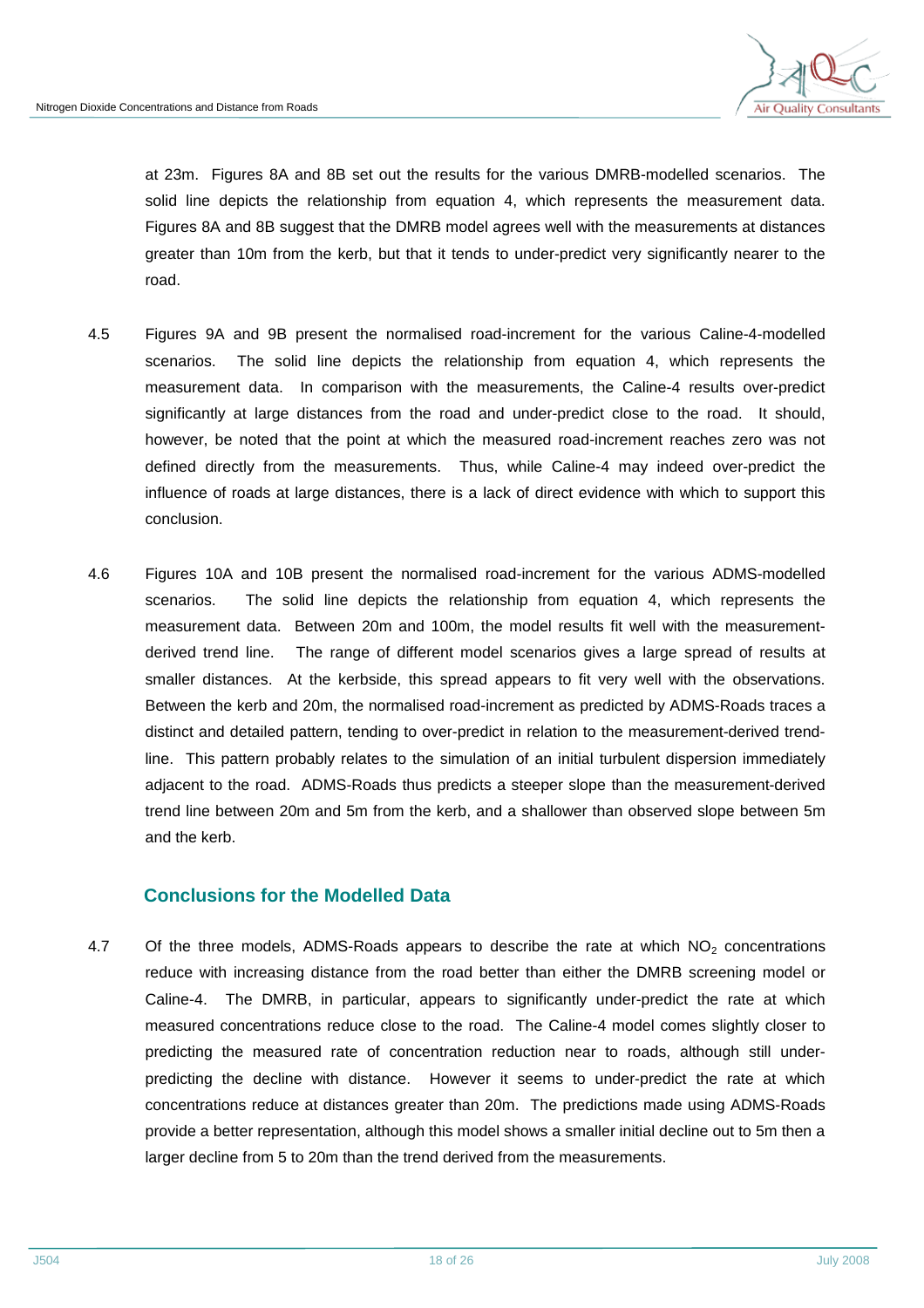



**Figure 8 - DMRB-modelled Normalised Road-Increment at Increasing Distance from Hypothetical Roads: A - on a linear distance scale and B - on a logarithmic distance scale**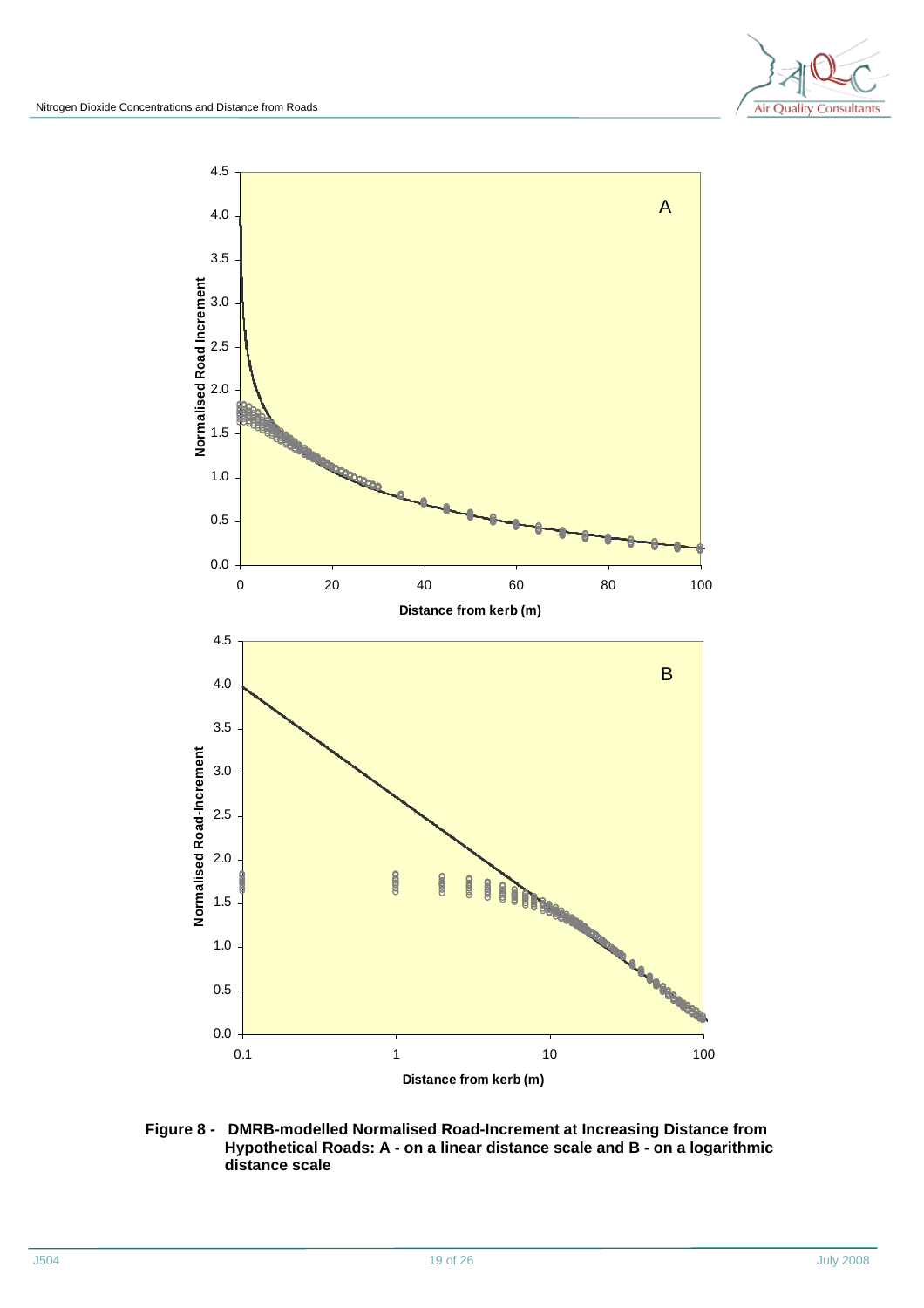

**Figure 9 - Caline-modelled Normalised Road-Increment at Increasing Distance from Hypothetical Roads: A - on a linear distance scale and B - on a logarithmic distance scale**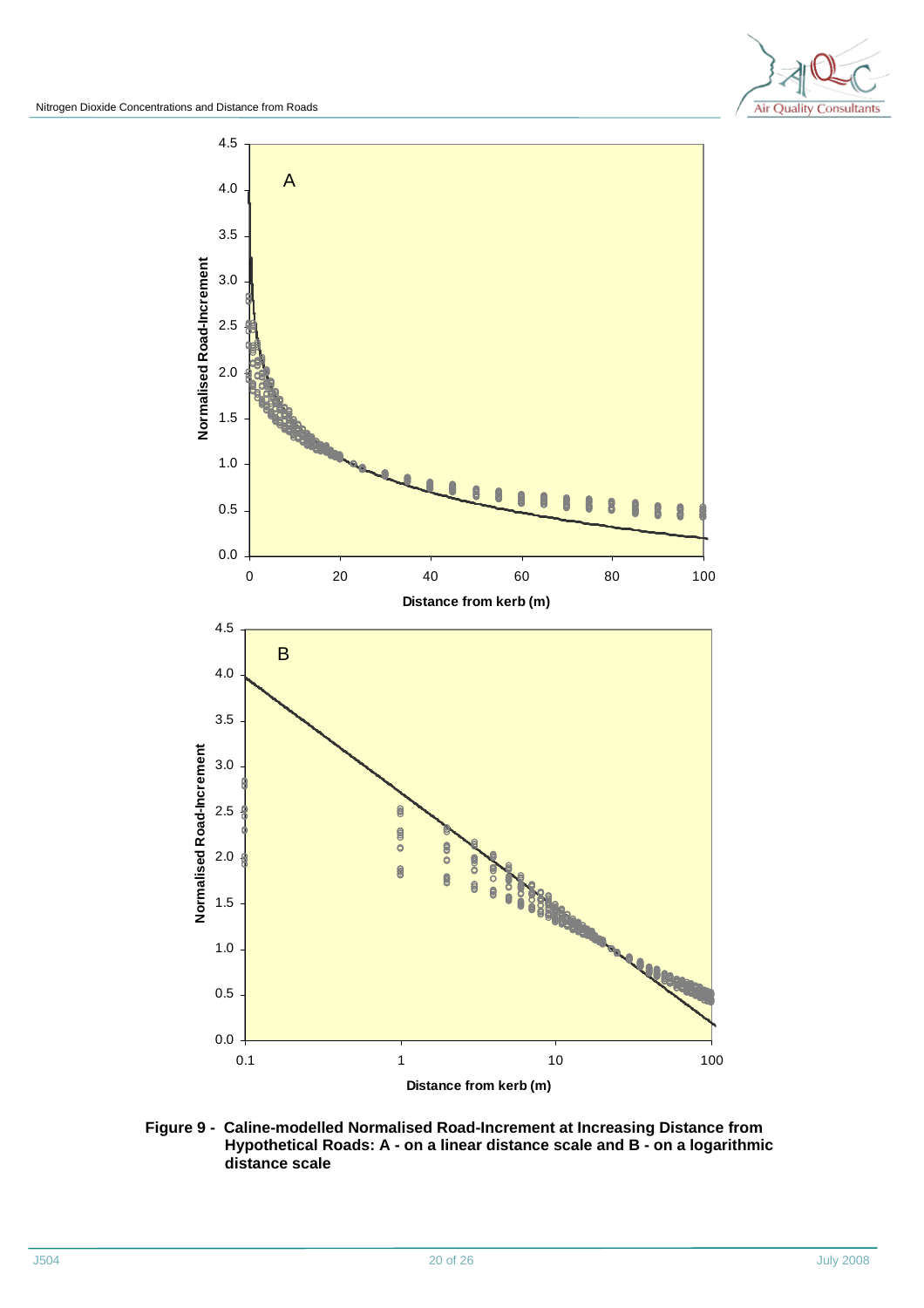



#### **Figure 10 - ADMS-modelled Normalised Road-Increment at Increasing Distance from Hypothetical Roads: A - on a linear distance scale and B - on a logarithmic distance scale**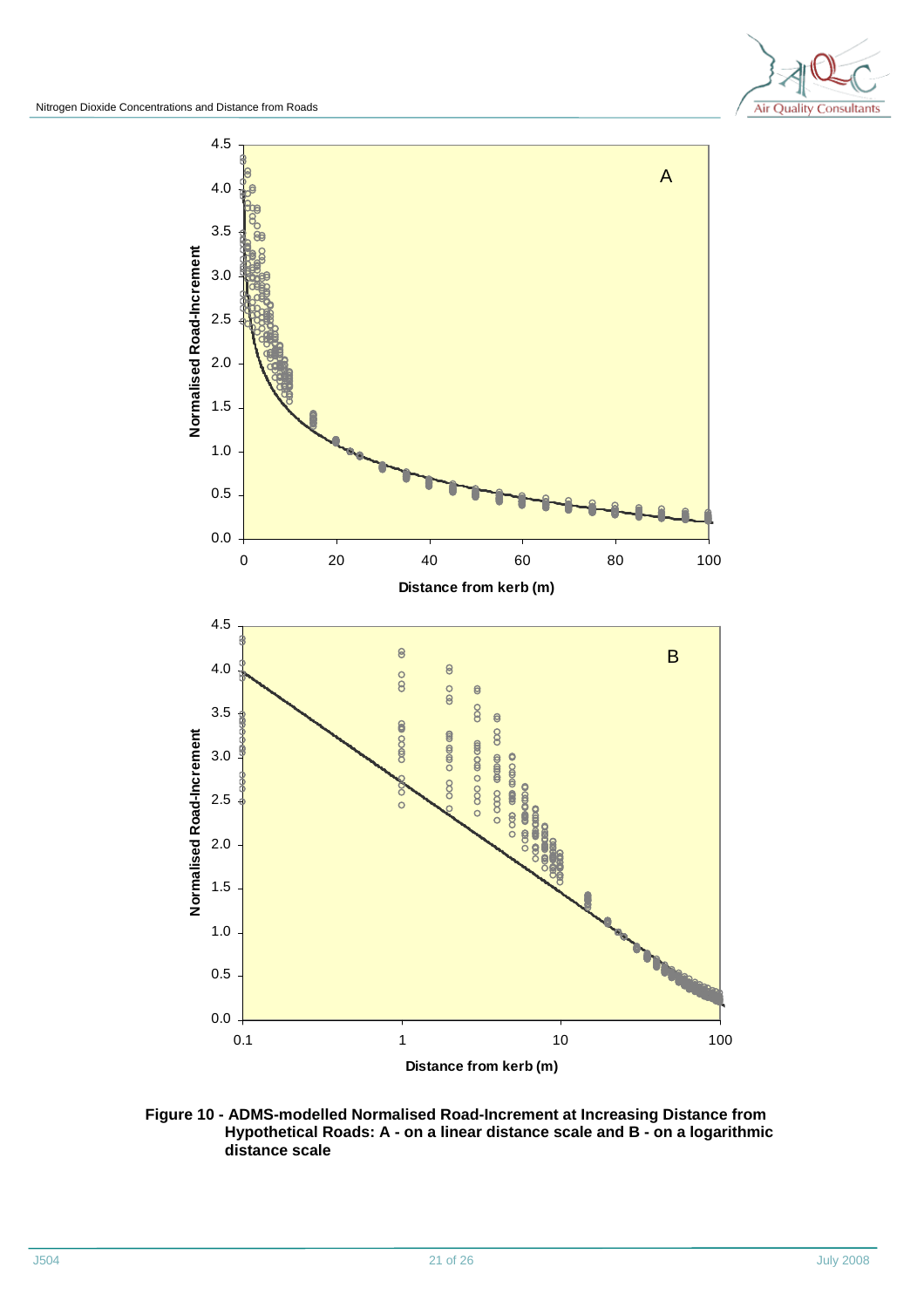

# **5 Review and Assessment Advice**

5.1 A Frequently Asked Question (FAQ) on the Review and Assessment Helpdesk Website<sup>7</sup> asks:

"*Measurements of NO<sup>2</sup> have been made over the last few years at the kerbside using diffusion tubes. Is there any way the results can be used to assess concentrations at the facade of nearby residential properties, to allow comparison with the annual mean objective*?"

The answer given is as follows:

*"Yes. Concentrations will be slightly lower at the building facade. The limited information that is available would suggest that the following adjustments can be applied to the kerbside results to estimate roadside values:* 

*Distance from kerb Multiply Kerbside Result by* 

*2-5 m 0.95 5-10 m 0.90 10-20 m 0.75* 

*These adjustments are still conservative in nature, but are appropriate for an Updating and Screening Assessment and may be useful in a Detailed Assessment*".

- 5.2 This approach is thus to adjust the whole measured concentration and not just the road-increment. Thus, if the background makes up more than 75% of the total measured kerbside concentration (which would only occur alongside relatively minor roads), the adjustment could potentially take the total concentration below the background level. Because the plots presented previously only show the road-increment of concentration, while the FAQ approach adjusts the whole concentration, it is not straightforward to compare them directly on the same scales. The simplest way to compare the two approaches is to present the lines given in Figure 7, above, (i.e. the predicted decline with distance according to Equation 4 in each of the measurement studies) as a fraction of the predicted kerbside concentration. For the purpose of this comparison, the kerbside concentration is assumed to be 0.1m from the kerb.
- 5.3 Figure 11 compares the range of results given by Equation 4 with the factors given in the FAQ. The FAQ clearly under-predicts the rate at which concentrations reduce with distance; particularly

l [www.uwe.ac.uk/review](http://www.uwe.ac.uk/review)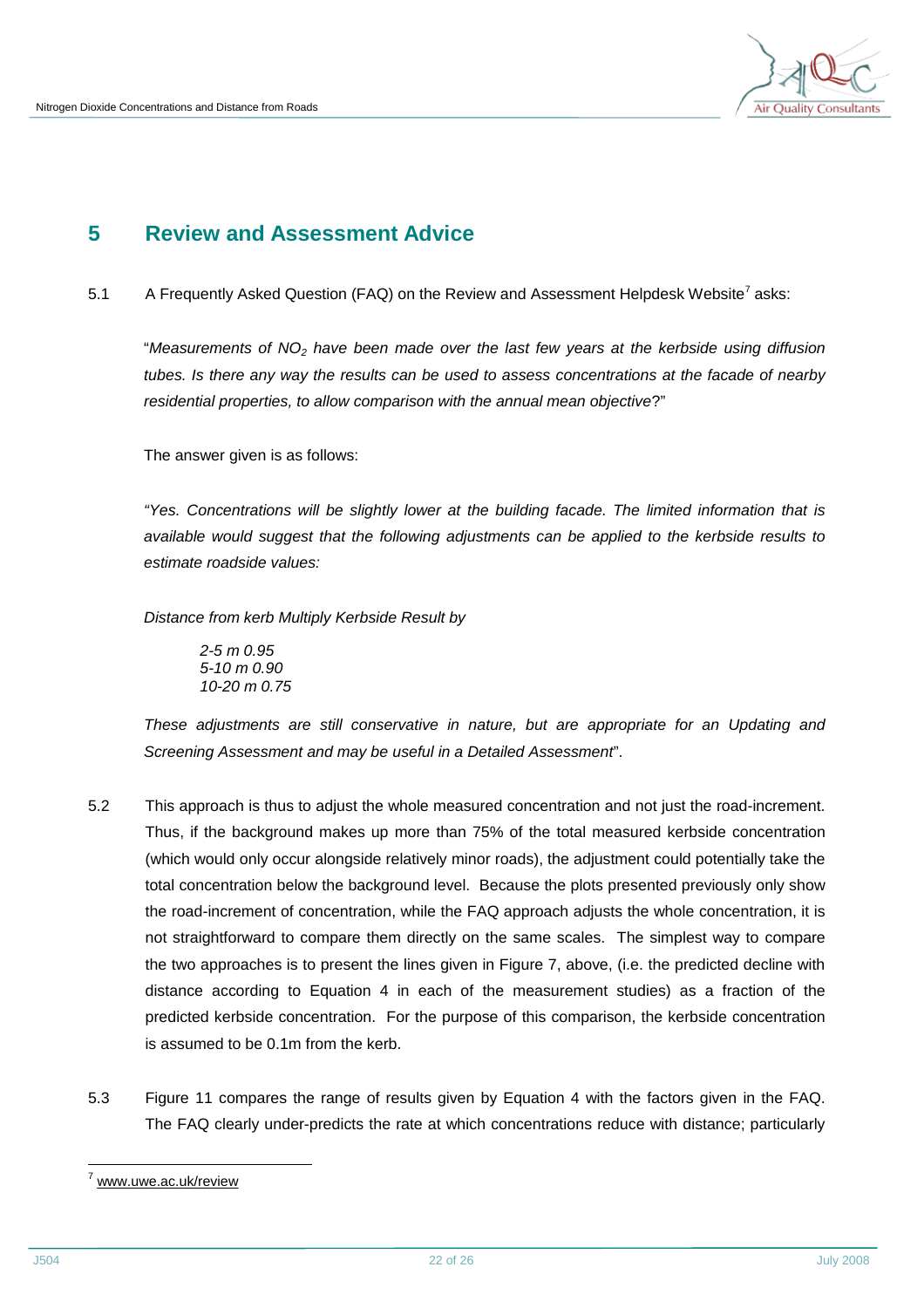

in the first few metres. This will make the FAQ predictions conservative so long as the direction of the calculation is not reversed (i.e. so long as measurements made at large distance from the kerb are not used to predict kerbside concentrations).

5.4 Another approach often suggested by the Review and Assessment Helpdesk is to use the DMRB screening model to predict concentrations: first at the distance from the kerb at which concentrations were measured, and then at the distance at which concentrations are to be predicted. The measurement can then be adjusted following the relationship between the two model results. As has been shown in Figure 8, the DMRB model is not the ideal tool for this purpose.



**Figure 11 - Adjustment Factors Presented in the FAQ on the Review and Assessment Helpdesk Website, and Some Comparative Predictions made using the Measurement-Derived Relationship set out in Equation 4**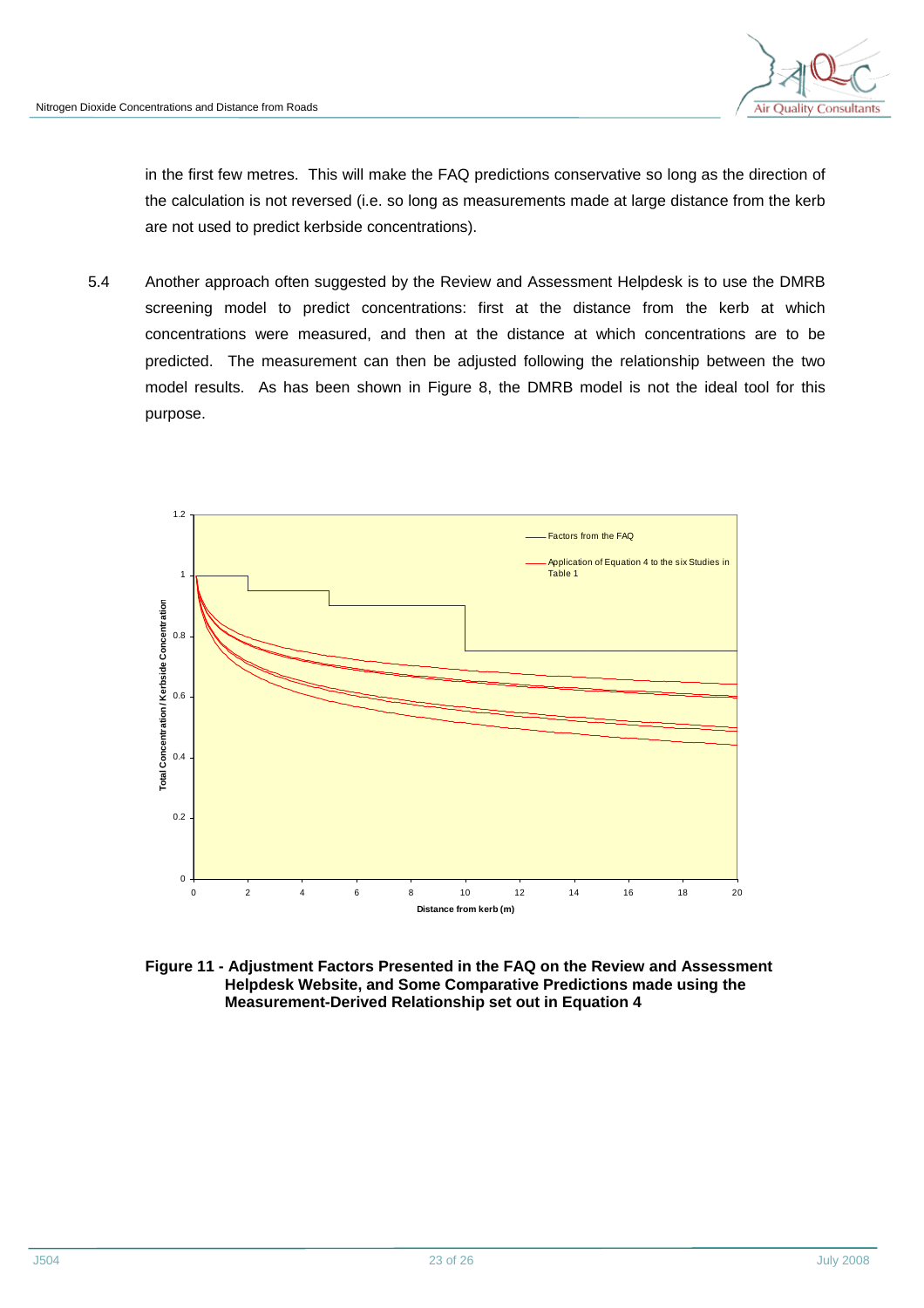

# **6 Conclusions**

- 6.1 The results from six different studies that have measured  $NO<sub>2</sub>$  concentrations at different distances from UK roads have been analysed. The studies relate to both open motorway-like settings and busy urban canyons. Once the most significant local factors are taken into account, the results from all six studies tend to follow a very similar pattern. The decline of  $NO<sub>2</sub>$  concentrations is essentially linear on a log-linear scale between 10cm from the kerb and 140m from the kerb.
- 6.2 Predictions made using the DMRB screening model, the Caline-4 model (within the AAQuIRE package), and ADMS-Roads have been compared with the measured relationship (see equation 4). The DMRB model predicts a significantly reduced rate of decline on moving away from a road. Similarly, Caline-4 appears to significantly under-predict the measured reduction with distance from the kerb. Of the three models, ADMS-Roads (run to predict NOx, which was subsequently used to derive  $NO<sub>2</sub>$  using the empirically derived relationship published by Defra (2007)) provided the most reasonable match to the measurement-derived patterns, although there were still departures within 20 m of the kerb.
- 6.3 For Review and Assessment purposes, local authorities occasionally use measurements made at one distance from a road to predict concentrations at a different distance from the same road. To do this, they are currently advised to use factors published on the Review and Assessment Helpdesk website, or alternatively, to derive a factor using the DMRB screening model. This analysis suggests that both of these approaches will tend to under-predict the rate at which concentrations reduce with distance from the road. Thus, if kerbside measurements are used to predict concentrations further from the road, they will be over-estimated. If, however, measurements made away from the road are used to predict kerbside values, they will be underestimated. The approach set out in Box 1 is likely to provide a more accurate estimate of concentrations at different distances from a road.
- 6.4 The measurements on which this analysis is based are limited and it would be worthwhile to test these conclusions against additional monitoring data.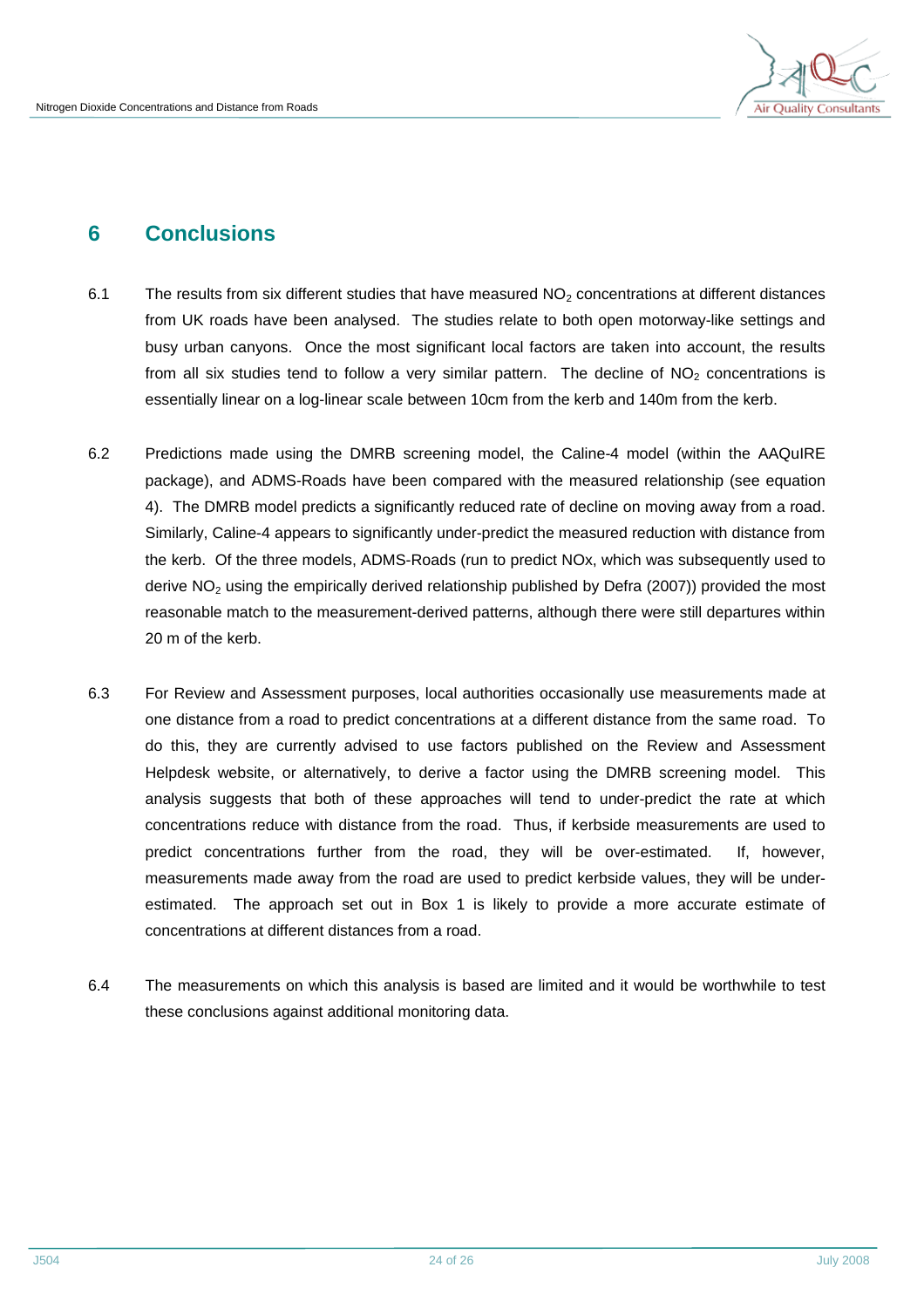

#### Box 1: An Empirical Approach to Predicting  $NO<sub>2</sub>$  Concentrations at Different Distances from Roads

This method allows measurements made at one distance from a road to be used to predict concentrations at a different distance from the same road. It is appropriate for distances between 0.1m and 140m of the kerb.

**Step 1:** Identify the local background concentration in  $\mu$ g/m<sup>3</sup> (either from local monitoring or from the national maps published at [www.airquality.co.uk\).](http://www.airquality.co.uk)) Note that the background concentration must be less than the measured concentration.

**Step 2**: apply the following calculation

$$
C_z = ((C_y - C_b) / (-0.5476 \times Ln(D_y) + 2.7171)) \times (-0.5476 \times Ln(D_z) + 2.7171) + C_b
$$

Where:

 $C_z$  is the total predicted concentration ( $\mu$ g/m<sup>3</sup>) at distance D<sub>z</sub>;

 $C_y$  is the total measured concentration  $(\mu q/m^3)$  at distance  $D_y$ ;

 $C_p$  is the background concentration ( $\mu$ g/m<sup>3</sup>);

 $D<sub>y</sub>$  is the distance from the kerb at which concentrations were measured;

 $D_z$  is the distance from the kerb (m) at which concentrations are to be predicted; and

Ln(D) is the natural log of the number D

Results derived in this way will have a greater uncertainty than the measured data. Further assistance with this procedure and interpretation of the results can be obtained from the Review and Assessment helpdesk ([www.uwe.ac.uk/aqm/review](http://www.uwe.ac.uk/aqm/review)).